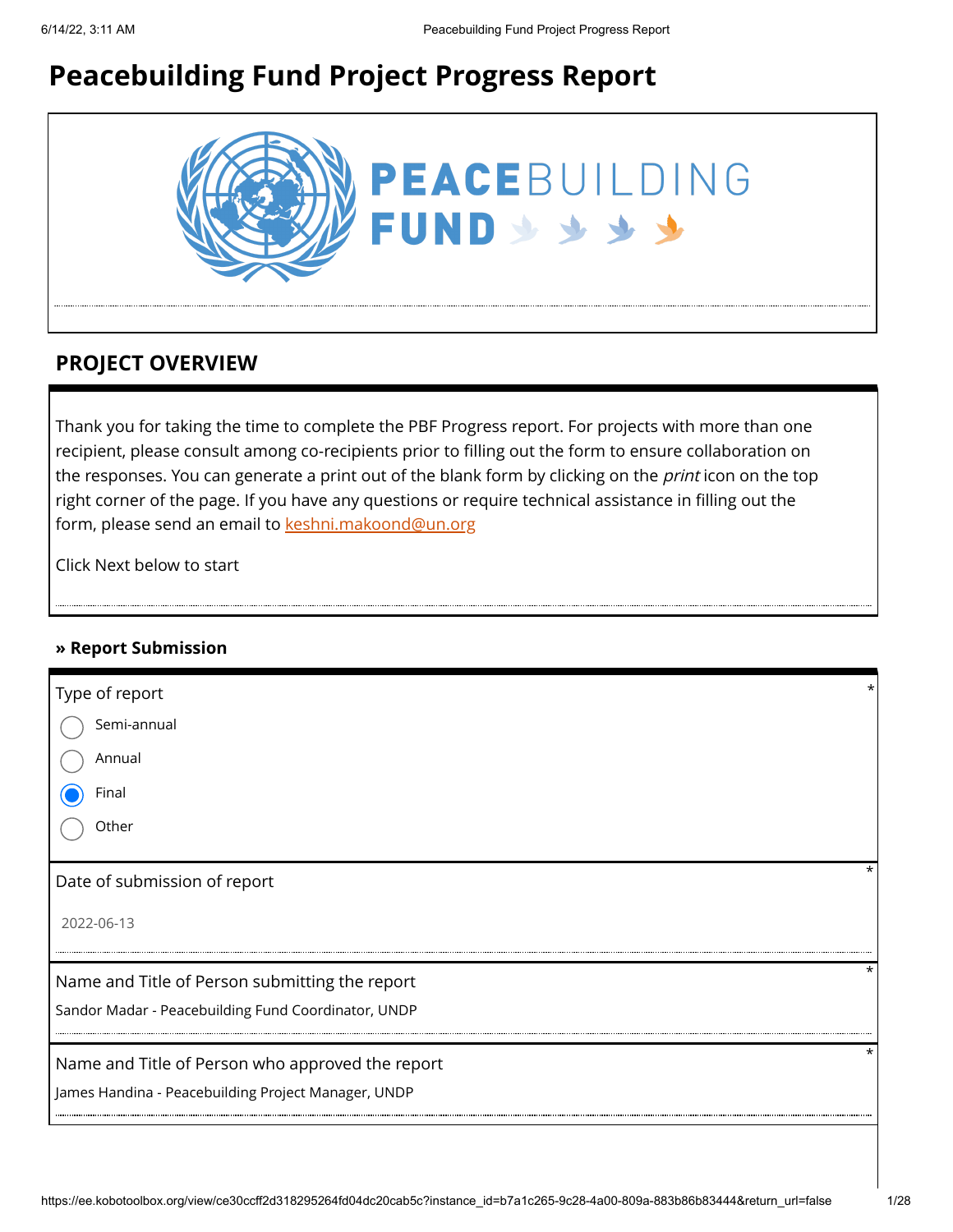| Have all fund recipients for this project contributed to the report?                                                                                                             | $\star$ |
|----------------------------------------------------------------------------------------------------------------------------------------------------------------------------------|---------|
| yes                                                                                                                                                                              |         |
| no                                                                                                                                                                               |         |
| Did PBF Secretariat review the report?                                                                                                                                           | *       |
| If there is no PBF secretariat in country, please select "Not applicable". If there is a PBF secretariat, you should normally ensure that they<br>have an opportunity to review. |         |
| yes                                                                                                                                                                              |         |
| no                                                                                                                                                                               |         |
| Not Applicable                                                                                                                                                                   |         |

# **» Project Information and Geographical Scope**

| Is this a cross-border project?                                           |                           | $\star$                         |
|---------------------------------------------------------------------------|---------------------------|---------------------------------|
| no<br>yes                                                                 |                           |                                 |
| Please select the geographical region in which the project is implemented |                           |                                 |
| Asia and the Pacific                                                      | Central & Southern Africa | East Africa                     |
| Europe and Central Asia                                                   | Global                    | Latin America and the Carribean |
| Middle East and North Africa                                              | West Africa               |                                 |
| Country of project implementation                                         |                           |                                 |
| Ethiopia                                                                  | Kenya                     | Madagascar                      |
| Somalia                                                                   | South Sudan               | Sudan                           |
| Other, Specify                                                            |                           |                                 |
|                                                                           |                           |                                 |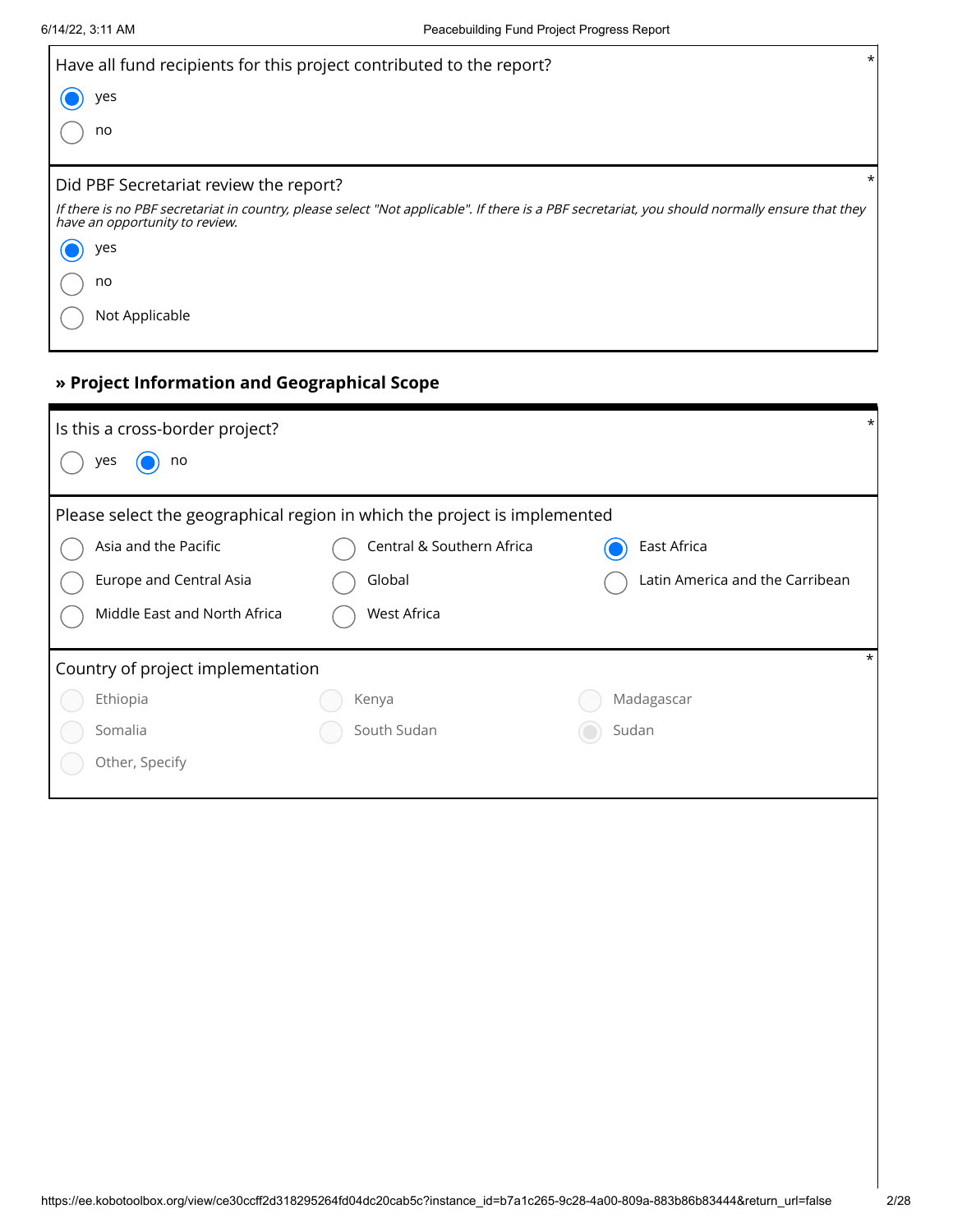|            | Project Title                                                                                                                                                                                  | $^\star$ |  |  |  |  |
|------------|------------------------------------------------------------------------------------------------------------------------------------------------------------------------------------------------|----------|--|--|--|--|
|            | 00119468: Building Sustainable Peace and Social Cohesion in Tawilla Locality, North Darfur                                                                                                     |          |  |  |  |  |
|            | 00130002: Building the MHPSS-Gender-Peacebuilding nexus: fostering wellbeing, non-violent, gender equitable<br>masculinity and social restoration with young people in West Darfur, Sudan.     |          |  |  |  |  |
|            | 00130052: Darfuri Youth Empowerment in Civic Spaces to Advance Peacebuilding                                                                                                                   |          |  |  |  |  |
|            | 00119467: Durable Solutions for forced displacement in West Darfur                                                                                                                             |          |  |  |  |  |
|            | 00119469: East Darfur: Assalaya-Sheiria-Yassin Triangle of Peace and Coexistence                                                                                                               |          |  |  |  |  |
|            | 00121172: PBF secretariat and peacebuilding project Sudan                                                                                                                                      |          |  |  |  |  |
|            | 00130005: Refugee and IDP Profiling Towards Sustainable Peace and Durable Solutions in Darfur                                                                                                  |          |  |  |  |  |
|            | 00125917: Strengthening the Political and Peacebuilding Role of Women in Sudan's Transition                                                                                                    |          |  |  |  |  |
|            | 00130705: Sudan Youth Citizen Observer Network: Strengthening Youth's Role as Peacebuilders and Promoters of<br>Civic Space in Sudan's Transition                                              |          |  |  |  |  |
|            | 00125403: Support to the Sudanese Peace Process                                                                                                                                                |          |  |  |  |  |
|            | 00128019: Supporting Sustainable Peace in Blue Nile State through Gender-Responsive Natural Resource<br>Governance, Inclusive Conflict Resolution Mechanisms and Climate-Resilient Livelihoods |          |  |  |  |  |
|            | 00119470: Transition to Sustainable Peace in Central Darfur                                                                                                                                    |          |  |  |  |  |
|            | 00119471: Transition to Sustainable Peace in South Darfur                                                                                                                                      |          |  |  |  |  |
|            | Other, Specify                                                                                                                                                                                 |          |  |  |  |  |
|            | Project Start Date                                                                                                                                                                             | $^\star$ |  |  |  |  |
| 2020-01-02 |                                                                                                                                                                                                |          |  |  |  |  |
|            |                                                                                                                                                                                                |          |  |  |  |  |
|            | Project end Date                                                                                                                                                                               | $^\star$ |  |  |  |  |
|            | 2022-06-30                                                                                                                                                                                     |          |  |  |  |  |
|            |                                                                                                                                                                                                |          |  |  |  |  |
|            | Has this project received an extension?                                                                                                                                                        | $\ast$   |  |  |  |  |
|            | YES, Cost Extension                                                                                                                                                                            |          |  |  |  |  |
|            | YES, No Cost Extension                                                                                                                                                                         |          |  |  |  |  |
|            | YES, Both Cost and No Cost extensions                                                                                                                                                          |          |  |  |  |  |
|            | NO, No Extensions                                                                                                                                                                              |          |  |  |  |  |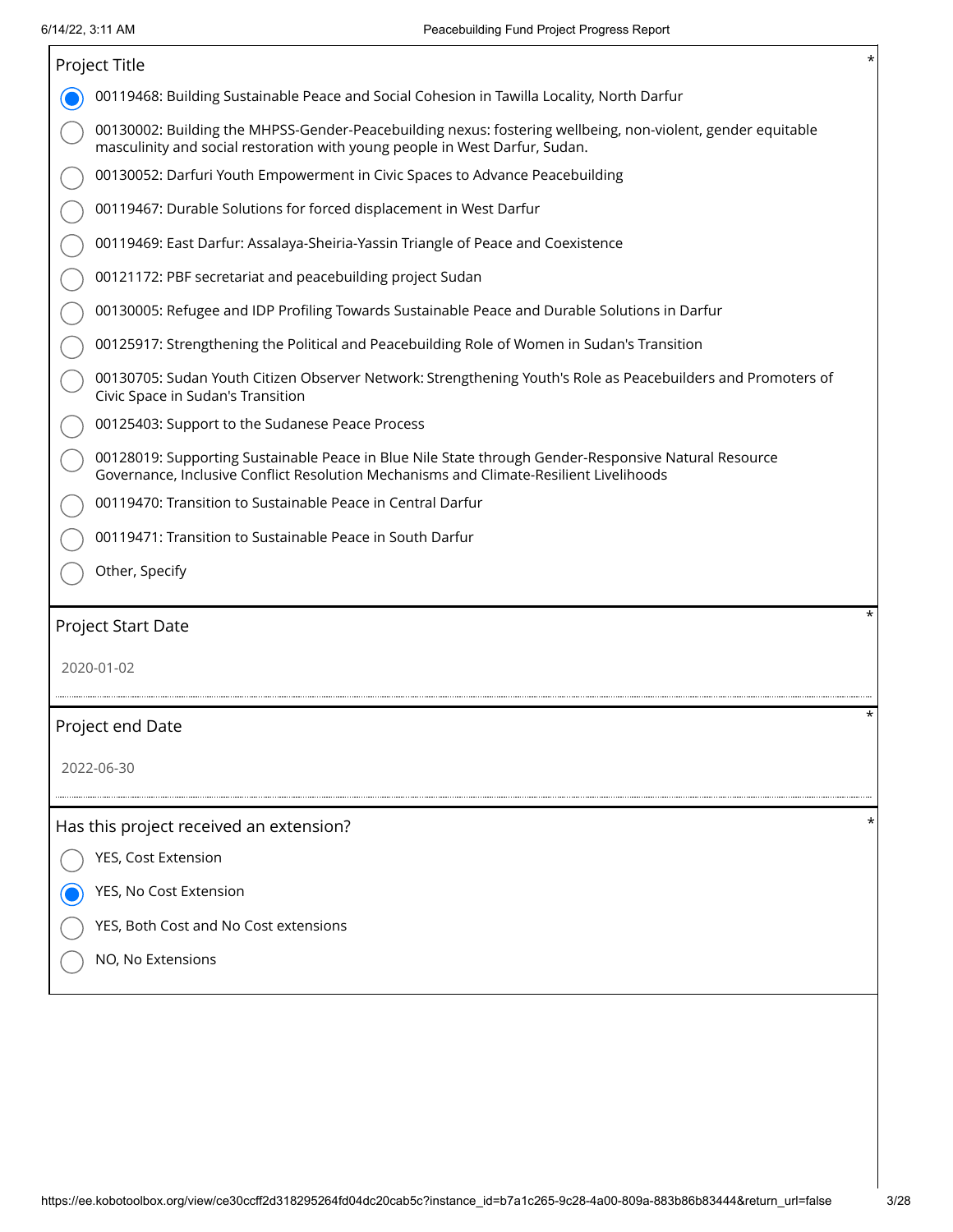| Will this project be requesting an extension?                      | $\star$  |
|--------------------------------------------------------------------|----------|
| YES, Cost Extension                                                |          |
| YES, No Cost Extension                                             |          |
| YES, Both Cost and No Cost extensions                              |          |
| NO, No Extensions                                                  |          |
| Is funding disbursed either into a national or regional trust fund | $\star$  |
| yes                                                                |          |
| no                                                                 |          |
|                                                                    |          |
| <b>Recipients</b>                                                  |          |
| Is the lead recipient a UN agency or a non UN entity?              | $^\star$ |
| UN entity                                                          |          |
| Non-UN Entity                                                      |          |
|                                                                    |          |

# Please select the lead recipient  $*$

| UNDP: United Nations Development Programme<br>IOM: International Organization for Migration<br>UNICEF: United Nations Children's Fund<br>OHCHR: Office of the United Nations High Commissioner for Human Rights<br>UNWOMEN: United Nations Entity for Gender Equality and the Empowerment of Women<br>UNHCR: United Nations High Commissioner for Refugees<br><b>UNFPA: United Nations Population Fund</b><br>FAO: Food and Agriculture Organization<br>( ) WFP: World Food Programme<br><b>UNHABITAT: United Nations Human Settlements Programme</b><br>UNESCO: United Nations Educational, Scientific and Cultural Organization<br>UNEP: United Nations Environment Programme<br>ILO: International Labour Organization<br>PAHO/WHO<br>WHO: World Health Organization<br>UNCDF: United Nations Capital Development Fund<br>UNODC: United Nations Office on Drugs and Crime<br>UNOPS: United Nations Office for Project Services<br>UNIDO: United Nations Industrial Development Organization<br>ITC: International Trade Centre<br><b>UNDPO</b><br>Other, Specify | <b>Reduction Control Control Control Control Control Control Control Control Control Control Control Control Control</b> |  |
|---------------------------------------------------------------------------------------------------------------------------------------------------------------------------------------------------------------------------------------------------------------------------------------------------------------------------------------------------------------------------------------------------------------------------------------------------------------------------------------------------------------------------------------------------------------------------------------------------------------------------------------------------------------------------------------------------------------------------------------------------------------------------------------------------------------------------------------------------------------------------------------------------------------------------------------------------------------------------------------------------------------------------------------------------------------------|--------------------------------------------------------------------------------------------------------------------------|--|
|                                                                                                                                                                                                                                                                                                                                                                                                                                                                                                                                                                                                                                                                                                                                                                                                                                                                                                                                                                                                                                                                     |                                                                                                                          |  |
|                                                                                                                                                                                                                                                                                                                                                                                                                                                                                                                                                                                                                                                                                                                                                                                                                                                                                                                                                                                                                                                                     |                                                                                                                          |  |
|                                                                                                                                                                                                                                                                                                                                                                                                                                                                                                                                                                                                                                                                                                                                                                                                                                                                                                                                                                                                                                                                     |                                                                                                                          |  |
|                                                                                                                                                                                                                                                                                                                                                                                                                                                                                                                                                                                                                                                                                                                                                                                                                                                                                                                                                                                                                                                                     |                                                                                                                          |  |
|                                                                                                                                                                                                                                                                                                                                                                                                                                                                                                                                                                                                                                                                                                                                                                                                                                                                                                                                                                                                                                                                     |                                                                                                                          |  |
|                                                                                                                                                                                                                                                                                                                                                                                                                                                                                                                                                                                                                                                                                                                                                                                                                                                                                                                                                                                                                                                                     |                                                                                                                          |  |
|                                                                                                                                                                                                                                                                                                                                                                                                                                                                                                                                                                                                                                                                                                                                                                                                                                                                                                                                                                                                                                                                     |                                                                                                                          |  |
|                                                                                                                                                                                                                                                                                                                                                                                                                                                                                                                                                                                                                                                                                                                                                                                                                                                                                                                                                                                                                                                                     |                                                                                                                          |  |
|                                                                                                                                                                                                                                                                                                                                                                                                                                                                                                                                                                                                                                                                                                                                                                                                                                                                                                                                                                                                                                                                     |                                                                                                                          |  |
|                                                                                                                                                                                                                                                                                                                                                                                                                                                                                                                                                                                                                                                                                                                                                                                                                                                                                                                                                                                                                                                                     |                                                                                                                          |  |
|                                                                                                                                                                                                                                                                                                                                                                                                                                                                                                                                                                                                                                                                                                                                                                                                                                                                                                                                                                                                                                                                     |                                                                                                                          |  |
|                                                                                                                                                                                                                                                                                                                                                                                                                                                                                                                                                                                                                                                                                                                                                                                                                                                                                                                                                                                                                                                                     |                                                                                                                          |  |
|                                                                                                                                                                                                                                                                                                                                                                                                                                                                                                                                                                                                                                                                                                                                                                                                                                                                                                                                                                                                                                                                     |                                                                                                                          |  |
|                                                                                                                                                                                                                                                                                                                                                                                                                                                                                                                                                                                                                                                                                                                                                                                                                                                                                                                                                                                                                                                                     |                                                                                                                          |  |
|                                                                                                                                                                                                                                                                                                                                                                                                                                                                                                                                                                                                                                                                                                                                                                                                                                                                                                                                                                                                                                                                     |                                                                                                                          |  |
|                                                                                                                                                                                                                                                                                                                                                                                                                                                                                                                                                                                                                                                                                                                                                                                                                                                                                                                                                                                                                                                                     |                                                                                                                          |  |
|                                                                                                                                                                                                                                                                                                                                                                                                                                                                                                                                                                                                                                                                                                                                                                                                                                                                                                                                                                                                                                                                     |                                                                                                                          |  |
|                                                                                                                                                                                                                                                                                                                                                                                                                                                                                                                                                                                                                                                                                                                                                                                                                                                                                                                                                                                                                                                                     |                                                                                                                          |  |
|                                                                                                                                                                                                                                                                                                                                                                                                                                                                                                                                                                                                                                                                                                                                                                                                                                                                                                                                                                                                                                                                     |                                                                                                                          |  |
|                                                                                                                                                                                                                                                                                                                                                                                                                                                                                                                                                                                                                                                                                                                                                                                                                                                                                                                                                                                                                                                                     |                                                                                                                          |  |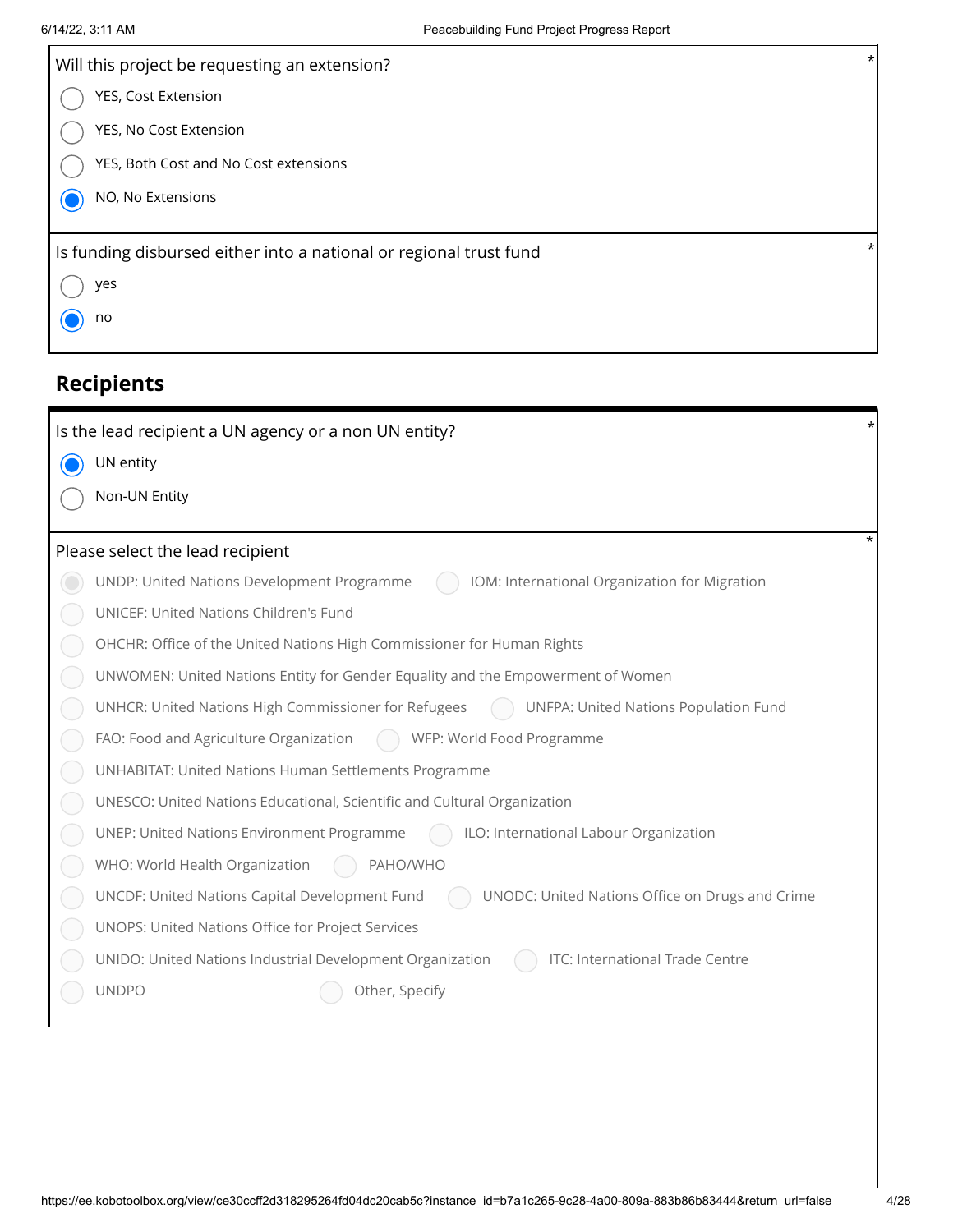| Are there other recipients for this project?                                                      |  |
|---------------------------------------------------------------------------------------------------|--|
| No other recipients                                                                               |  |
| Yes, other UN recipients only                                                                     |  |
| Yes, other non-UN recipients only                                                                 |  |
| Yes, both UN and non-UN recipients                                                                |  |
|                                                                                                   |  |
| Please select other UN recipients recipients                                                      |  |
| IOM: International Organization for Migration<br>UNDP: United Nations Development Programme       |  |
| UNICEF: United Nations Children's Fund                                                            |  |
| OHCHR: Office of the United Nations High Commissioner for Human Rights                            |  |
| UNWOMEN: United Nations Entity for Gender Equality and the Empowerment of Women                   |  |
| UNHCR: United Nations High Commissioner for Refugees<br>UNFPA: United Nations Population Fund     |  |
| FAO: Food and Agriculture Organization<br>WFP: World Food Programme                               |  |
| UNHABITAT: United Nations Human Settlements Programme                                             |  |
| UNESCO: United Nations Educational, Scientific and Cultural Organization                          |  |
| <b>UNEP: United Nations Environment Programme</b><br>ILO: International Labour Organization       |  |
| WHO: World Health Organization<br>PAHO/WHO                                                        |  |
| UNCDF: United Nations Capital Development Fund<br>UNODC: United Nations Office on Drugs and Crime |  |
| UNOPS: United Nations Office for Project Services                                                 |  |
| ITC: International Trade Centre<br>UNIDO: United Nations Industrial Development Organization      |  |
| UN Department of Peace Operations<br>Other, Specify                                               |  |
|                                                                                                   |  |
| <b>Financial Reporting</b>                                                                        |  |
|                                                                                                   |  |
| » Delivery by Recipient                                                                           |  |
| Please enter the total amounts in US dollars allocated to each recipient organization             |  |
| Please enter the original budget amount, amount transferred to date and estimated                 |  |
| expenditure by recipient.                                                                         |  |
|                                                                                                   |  |
| Please make sure you enter the correct amount. All values should be entered in US Dollars         |  |
|                                                                                                   |  |
|                                                                                                   |  |
|                                                                                                   |  |
|                                                                                                   |  |
|                                                                                                   |  |

# **Financial Reporting**

### **» Delivery by Recipient**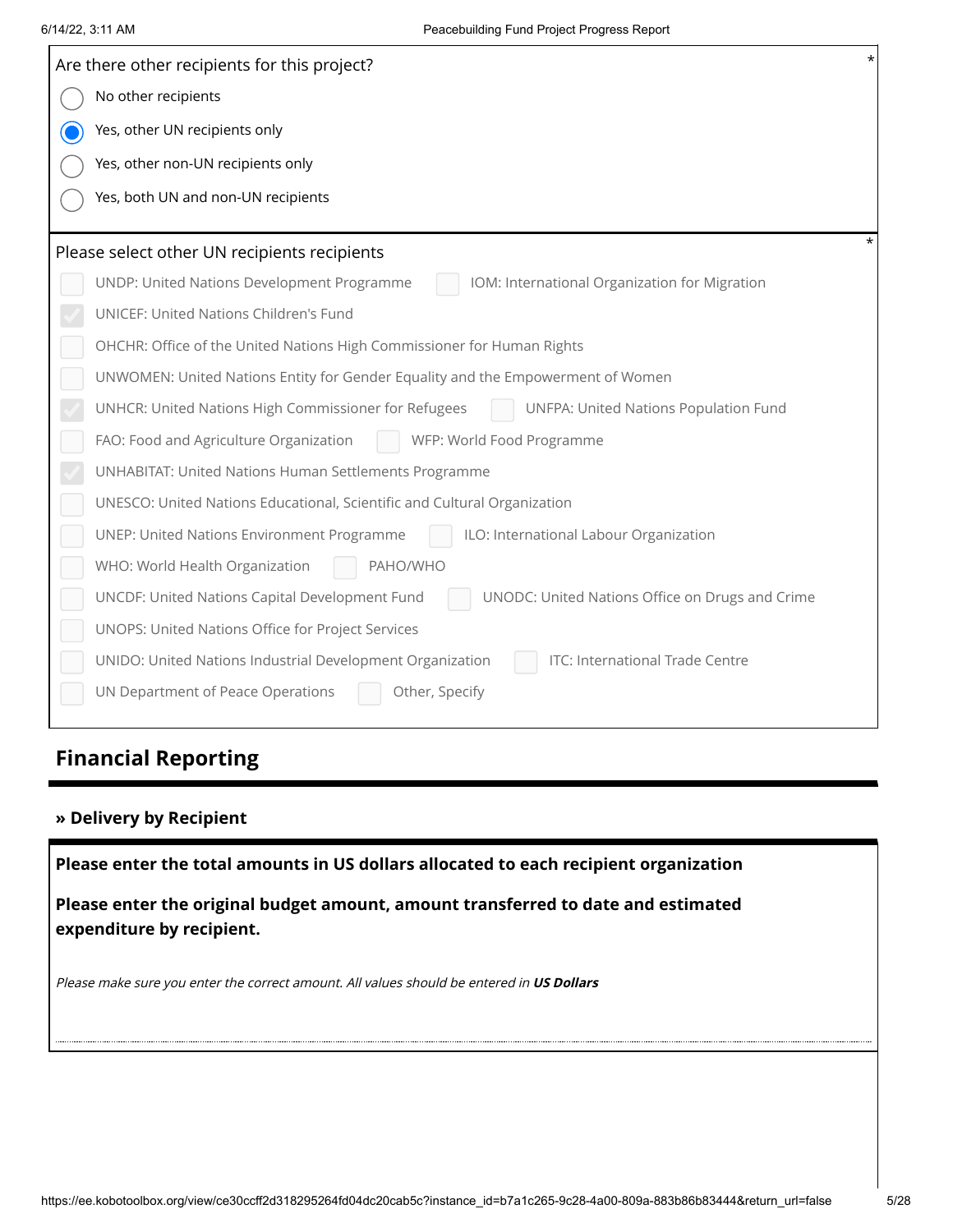6/14/22, 3:11 AM Peacebuilding Fund Project Progress Report

| <b>Recipients</b>                                                                                                 | <b>Total Project</b><br><b>Budget</b><br>(in US \$)<br>Please enter the total<br>budget as is in the<br>project document in US<br>Dollars | <b>Transfers to</b><br>date<br>(in US \$)<br>Please enter the total<br>amount transferred to<br>each recipient to date in<br>US Dollars | <b>Expenditure</b><br>to date<br>(in US \$)<br>Please enter the<br>approximate amount<br>spent to date in US<br>dollars | Implementati<br>on rate as a<br>percentage of<br>total budget<br>(calculated automatically) |
|-------------------------------------------------------------------------------------------------------------------|-------------------------------------------------------------------------------------------------------------------------------------------|-----------------------------------------------------------------------------------------------------------------------------------------|-------------------------------------------------------------------------------------------------------------------------|---------------------------------------------------------------------------------------------|
| <b>UNDP:</b><br><b>United</b><br><b>Nations</b><br><b>Developmen</b><br>t<br>Programme                            | $^\star$<br>1234457.4                                                                                                                     | $^\star$<br>1234457.4                                                                                                                   | 1084226                                                                                                                 | 87.83%                                                                                      |
| <b>UNICEF:</b><br><b>United</b><br><b>Nations</b><br><b>Children's</b><br><b>Fund</b>                             | $\star$<br>1000000                                                                                                                        | $^\star$<br>1000000                                                                                                                     | $\star$<br>962958.61                                                                                                    | 96.3%                                                                                       |
| <b>UNHCR:</b><br><b>United</b><br><b>Nations</b><br><b>High</b><br><b>Commission</b><br>er for<br><b>Refugees</b> | $^\star$<br>845300                                                                                                                        | $^\star$<br>845300                                                                                                                      | $^\star$<br>845300                                                                                                      | 100 %                                                                                       |
| <b>UNHABITAT:</b><br><b>United</b><br><b>Nations</b><br><b>Human</b><br><b>Settlements</b><br>Programme           | $\star$<br>1000000.6                                                                                                                      | $^\star$<br>1000000.6                                                                                                                   | $^\star$<br>934580                                                                                                      | 93.46 %                                                                                     |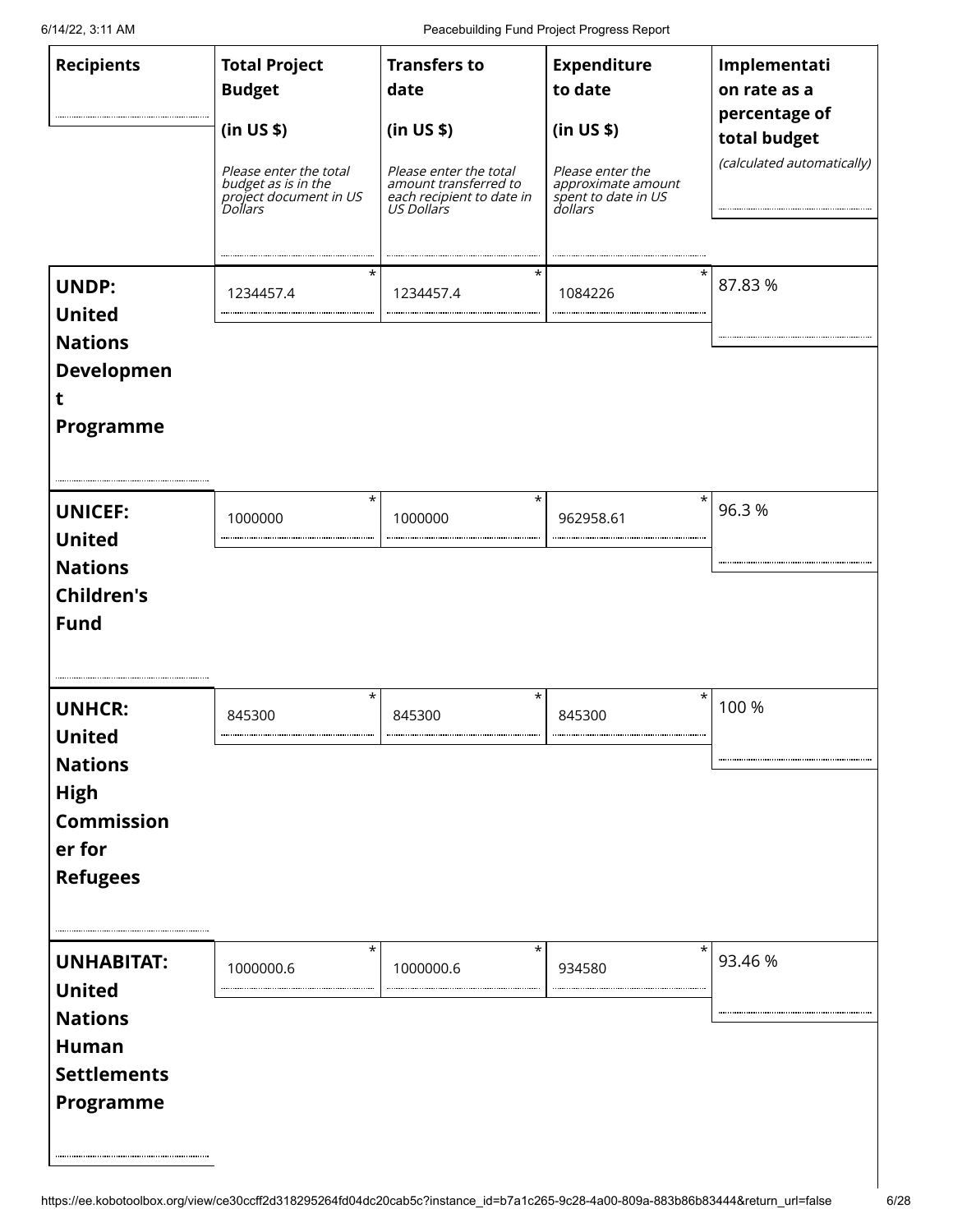| <b>TOTAL</b>                                                                            | 4079758   | 4079758 | 3827064.61                                                                                    | 93.8<br>$1\%$ |
|-----------------------------------------------------------------------------------------|-----------|---------|-----------------------------------------------------------------------------------------------|---------------|
| entered in the above matrix is 93.81%. Can you confirm that this is correct?<br>Correct | Incorrect |         | The approximate implementation rate as percentage of total project budget based on the values |               |
| If it is incorrect, please enter the approximate implementation rate as a %<br>98       |           |         |                                                                                               |               |

### **» Gender-responsive Budgeting**

| Indicate what <b>percentage (%)</b> of the budget contributes to gender equality or women's empowerment<br>(GEWE)?                                                                                                                                | $\star$ |
|---------------------------------------------------------------------------------------------------------------------------------------------------------------------------------------------------------------------------------------------------|---------|
| 38.3                                                                                                                                                                                                                                              |         |
| The dollar amount of the budget contributing to Gender Equality and Women's Empowerment (GEWE)<br>based on percentage entered above and total project budget is US \$1562547.31. Can you confirm that<br>this is correct?<br>Correct<br>Incorrect | *       |
| If it is incorrect, please enter the <i>budget amount</i> allocated to GEWE in US Dollars                                                                                                                                                         | *       |
| 1563258.62                                                                                                                                                                                                                                        |         |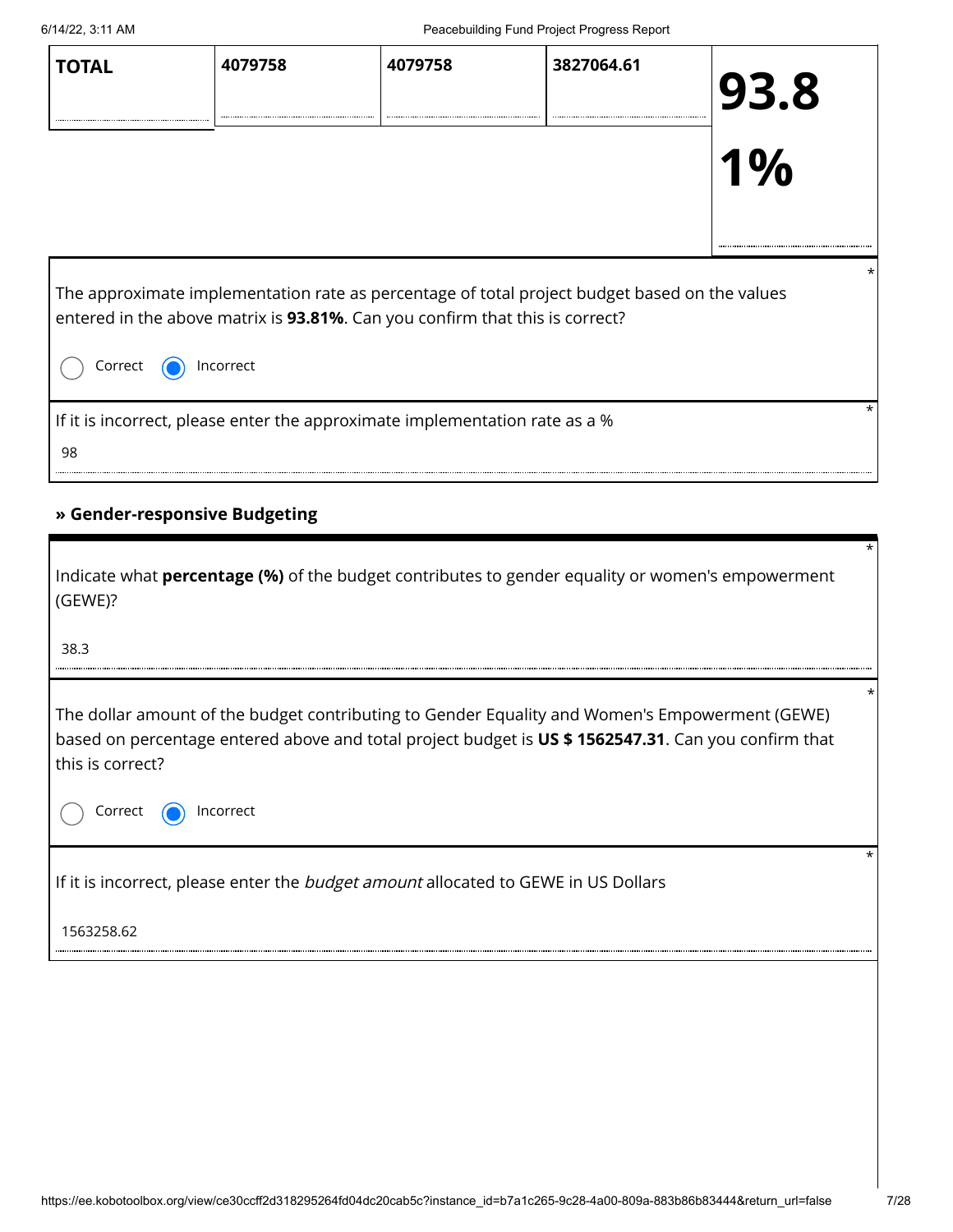

# **Project Markers**

| Please select the Gender Marker Associated with this project                                                                                                                       | $\star$ |
|------------------------------------------------------------------------------------------------------------------------------------------------------------------------------------|---------|
| Score 1 for projects that contribute in some way to gender equality, but not significantly (less than 30% of the total<br>budget for GEWE)                                         |         |
| Score 2 for projects that have gender equality as a significant objective and allocate between 30 and 79% of the total<br>project budget to GEWE                                   |         |
| Score 3 for projects that have gender equality as a principal objective and allocate at least 80% of the total project<br>budget to Gender Equality and Women's Empowerment (GEWE) |         |
| Please select the Risk Marker Associated with this project                                                                                                                         |         |
| Risk marker $0 =$ low risk to achieving outcomes                                                                                                                                   |         |
| Risk marker 1 = medium risk to achieving outcomes                                                                                                                                  |         |
| Risk marker 2 = high risk to achieving outcomes                                                                                                                                    |         |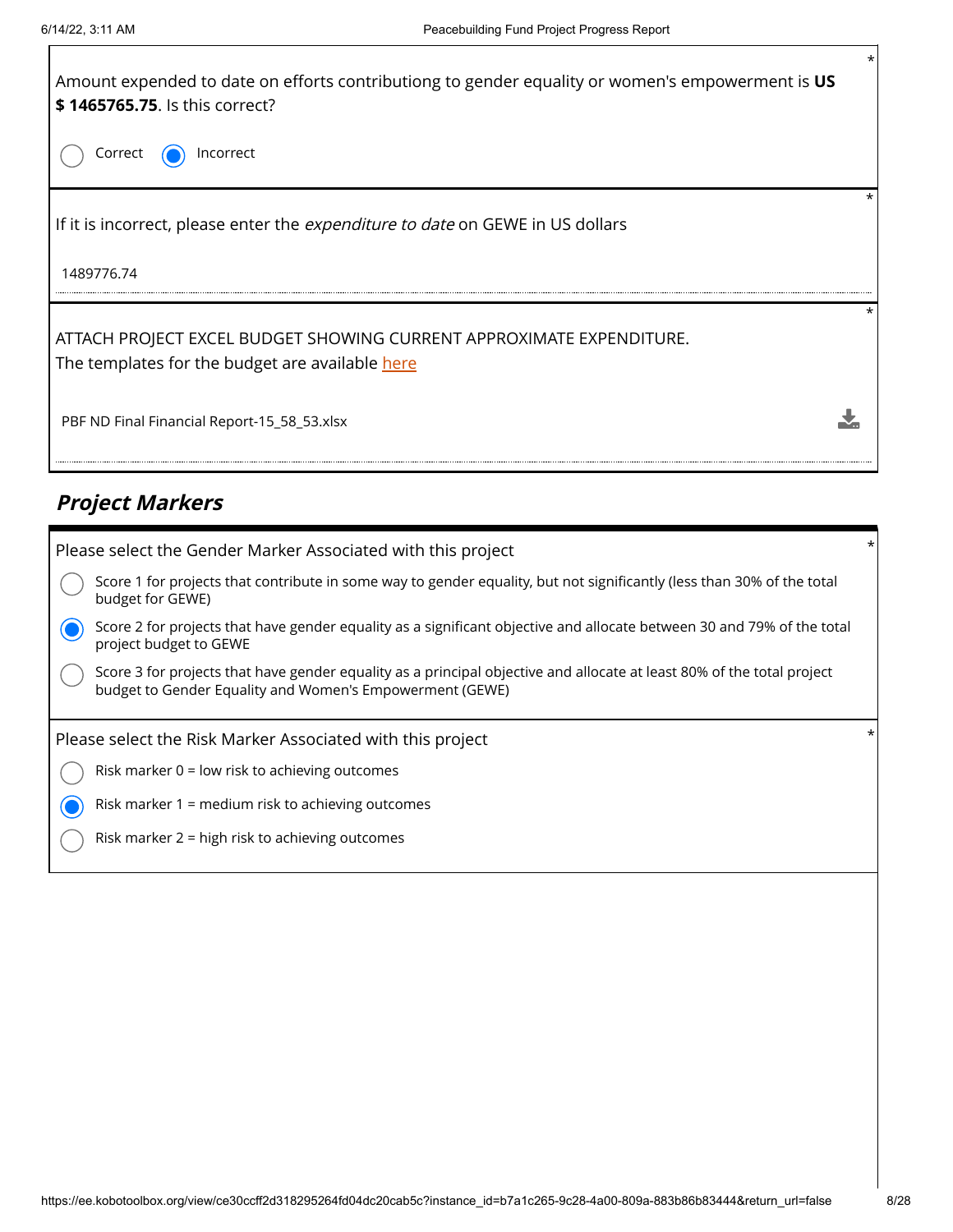| $\star$<br>Please select the PBF Focus Area associated with this project          |
|-----------------------------------------------------------------------------------|
| (1.1) Security Sector Reform                                                      |
| (1.2) Rule of Law                                                                 |
| (1.3) Demobilisation, Disarmament and Reintegration                               |
| (1.4) Political Dialogue                                                          |
| (2.1) National reconciliation                                                     |
| (2.2) Democratic Governance                                                       |
| (2.3) Conflict prevention/management                                              |
| (3.1) Employment                                                                  |
| (3.2) Equitable access to social services                                         |
| (4.1) Strengthening of essential national state capacity                          |
| (4.2) Extension of state authority/Local Administration                           |
| (4.3) Governance of peacebuilding resources (including PBF Secretariats)          |
| $^\star$                                                                          |
| Is the project part of one or more PBF priority windows?<br>Select all that apply |
| Gender promotion initiative                                                       |
| Youth promotion initiative                                                        |
| Transition from UN or regional peacekeeping or special political missions         |
| Cross-border or regional project                                                  |
| None                                                                              |

# **PART I: OVERALL PROJECT PROGRESS**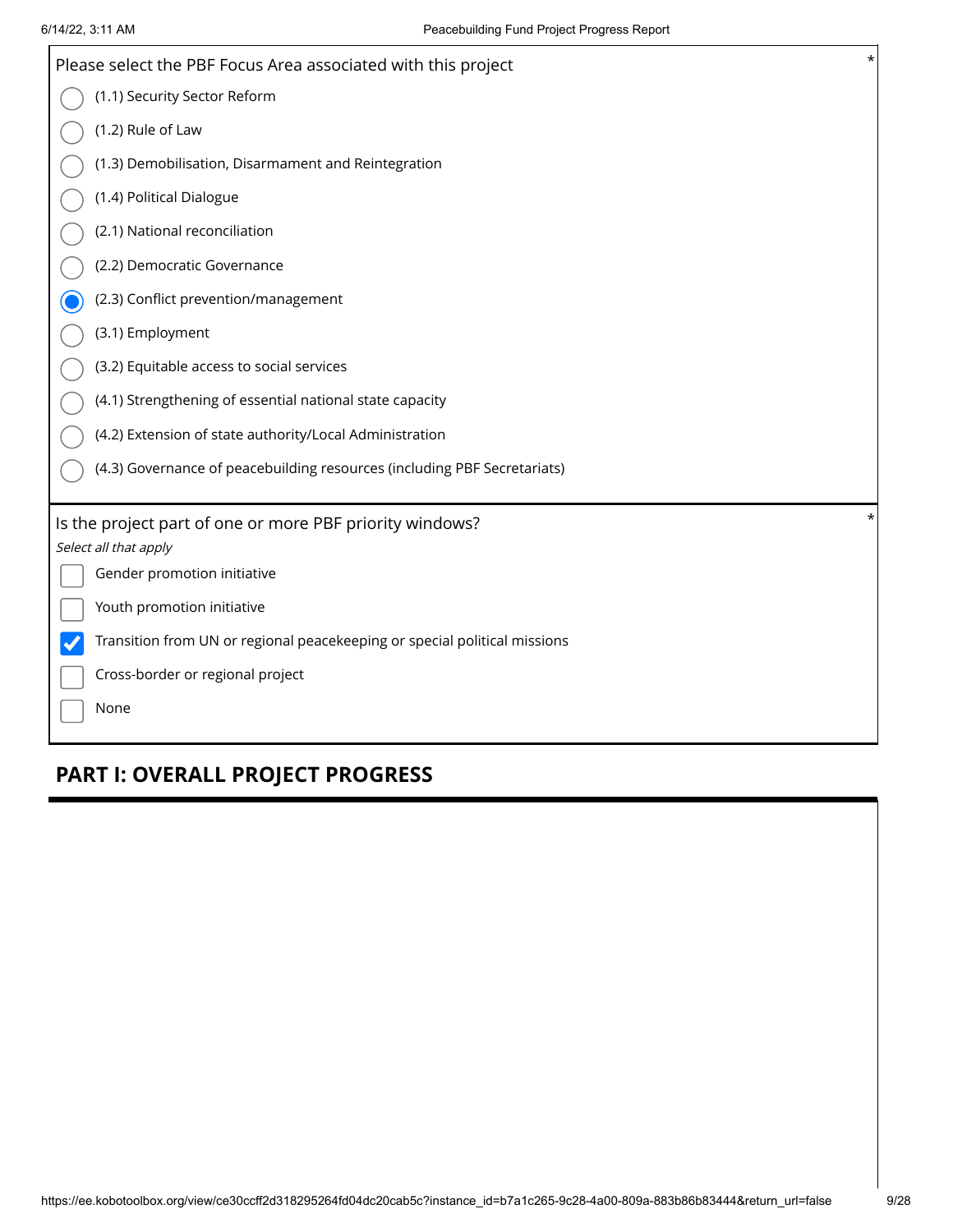NOTES FOR COMPLETING THE REPORT:

- Avoid acronyms and UN jargon, use general /common language.
- Report on what has been achieved in the reporting period, not what the project aims to do.
- Be as concrete as possible. Avoid theoretical, vague or conceptual discourse.
- Ensure the analysis and project progress assessment is gender and age sensitive.
- If relevant, please include any COVID-19 related considerations, adjustments and results and respond to section IV. **(This section is optional)**

Briefly outline the *status of the project* in terms of implementation cycle, including whether preliminary/preparatory activities have been completed (i.e. contracting of partners, staff recruitment, etc.)

Please limit your response to 1500 characters including spaces.

Thanks to the 6 months no-cost extension, agencies either already successfully completed their activities during the time of drafting of this final report or are currently working on finalizing the last activities which are due to be completed by the 30th June 2022. In the meantime, preparations have started to undertake the final and the impact evaluations of the project. For the final evaluation, a ToR was drafted by the Agencies with the facilitation of the PBF Secretariat and the recruitment of the evaluation firm is under way.

Starting from August 2021, Tawila saw a surge of inter-tribal conflicts and violence that resulted in the death of dozens and the temporary displacement of the population of Bobay Sigili and Kunjara Tarni. The deterioration of the security conditions prevented frequent monitoring and field visits and in some cases the access to project sites for the implementing partners and contractors. Between October 2021 and January 2022, there was an État d'Urgence in place due to the inter-tribal clashes. Moreover, the project was affected by COVID-19 related restrictions, the de-reregistration of an implementing partner, the rainy season impacting accessibility of target villages as well as the Coup d'État of 25th October 2021 that hindered cooperation with the government.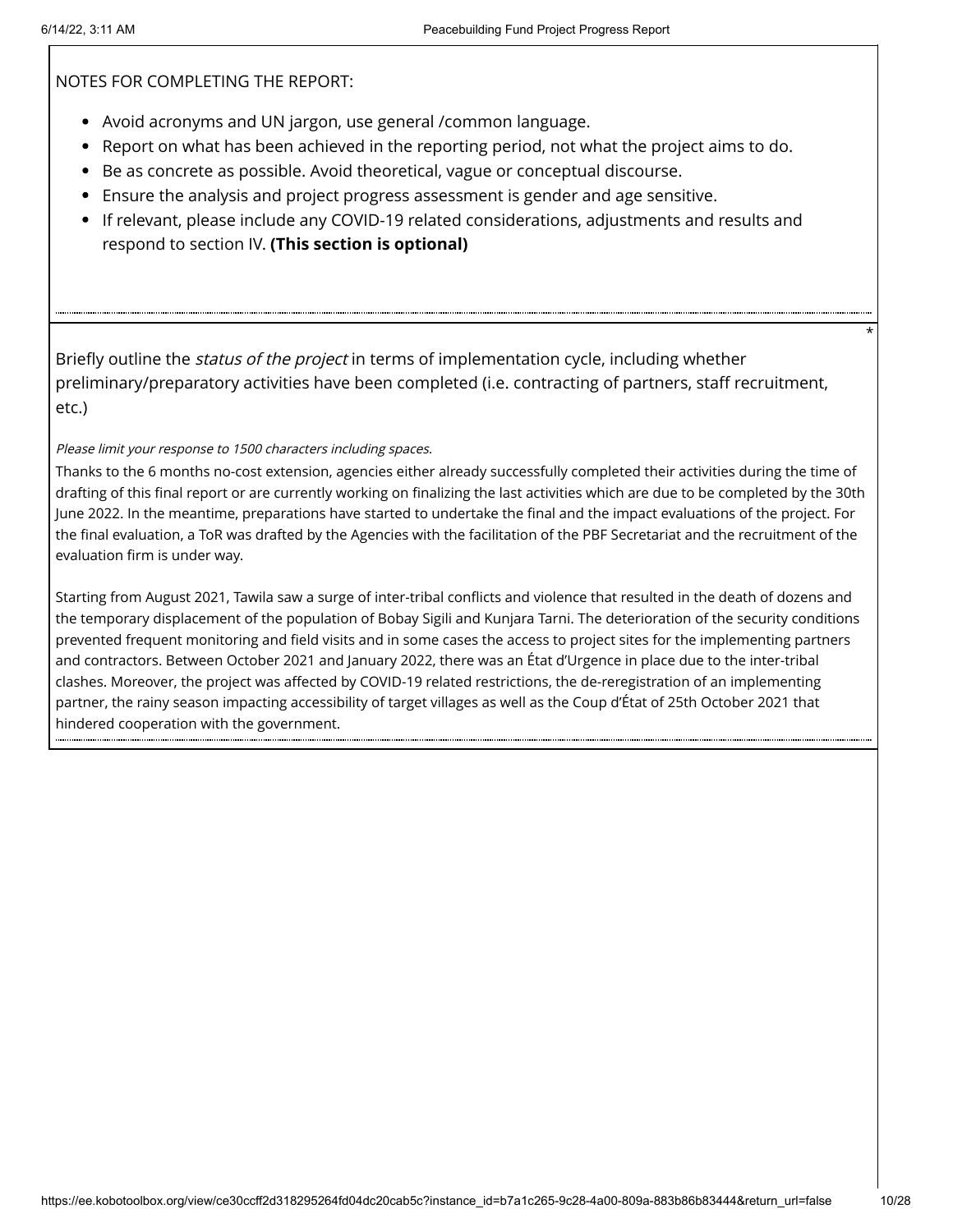Summarize the main structural, institutional or societal level change the project has contributed to. This is not anecdotal evidence or a list of individual outputs, but a description of progress made toward the main purpose of the project

#### FOR PROJECTS WITHIN SIX MONTHS OF COMPLETION ONLY; (1500 character limit)

The project intended to enhance durable solutions, strengthen rule of law and basic service provision, and community-level conflict resolution and protection. As a result, community-based protection activities and legal documentation ensured greater rights and access to public services for women, children, IDPs and refugees. Community support projects have increased access to basic services including education, water and sanitation which is key for sustainable returns and for prompting social cohesion. CBRMs and Protection Networks contributed to the settlement of conflicts and not only enabled IDPs and returnees to be agents of their own protection but triggered meaningful participation of women, youth, and persons with disabilities on community issues. Child Protection Networks also contributed to the timely reporting of child abuses, violence and enhanced referral of cases.

As a result of the participatory mapping and demarcation of hotspot areas along the livestock migratory routes, conflicts between farmers and herders over access to resources were reduced. Thanks to awareness raising on climate change and extreme shocks on access to natural resources, agriculture and livestock, farmers and herders are now convinced that their maladaptive practices such as expansion of cultivation into pasturelands and blockage of migratory routes are negative coping mechanisms caused by climatic events. Farming and pastoral practices have become more climate resilient.

# **PART II: RESULT PROGRESS BY PROJECT OUTCOME**

Describe overall progress under each Outcome made during the reporting period (for June reports: January-June; for November reports: January-November; for final reports: full project duration). Do not list individual activities. If the project is starting to make/has made a difference at the outcome level, provide specific evidence for the progress (quantitative and qualitative) and explain how it impacts the broader political and peacebuilding context.

- "On track" refers to the timely completion of outputs as indicated in the workplan.
- "On track with peacebuilding results" refers to higher-level changes in the conflict or peace factors that the project is meant to contribute to. These effects are more likely in mature projects than in newer ones.

How many OUTCOMES does this project have \*

 $1 \t2 \t3 \t4 \t5 \t6 \t7 \t8 \t more than 8.$ 

Please write out the project outcomes as they are in the project results framework found in the project document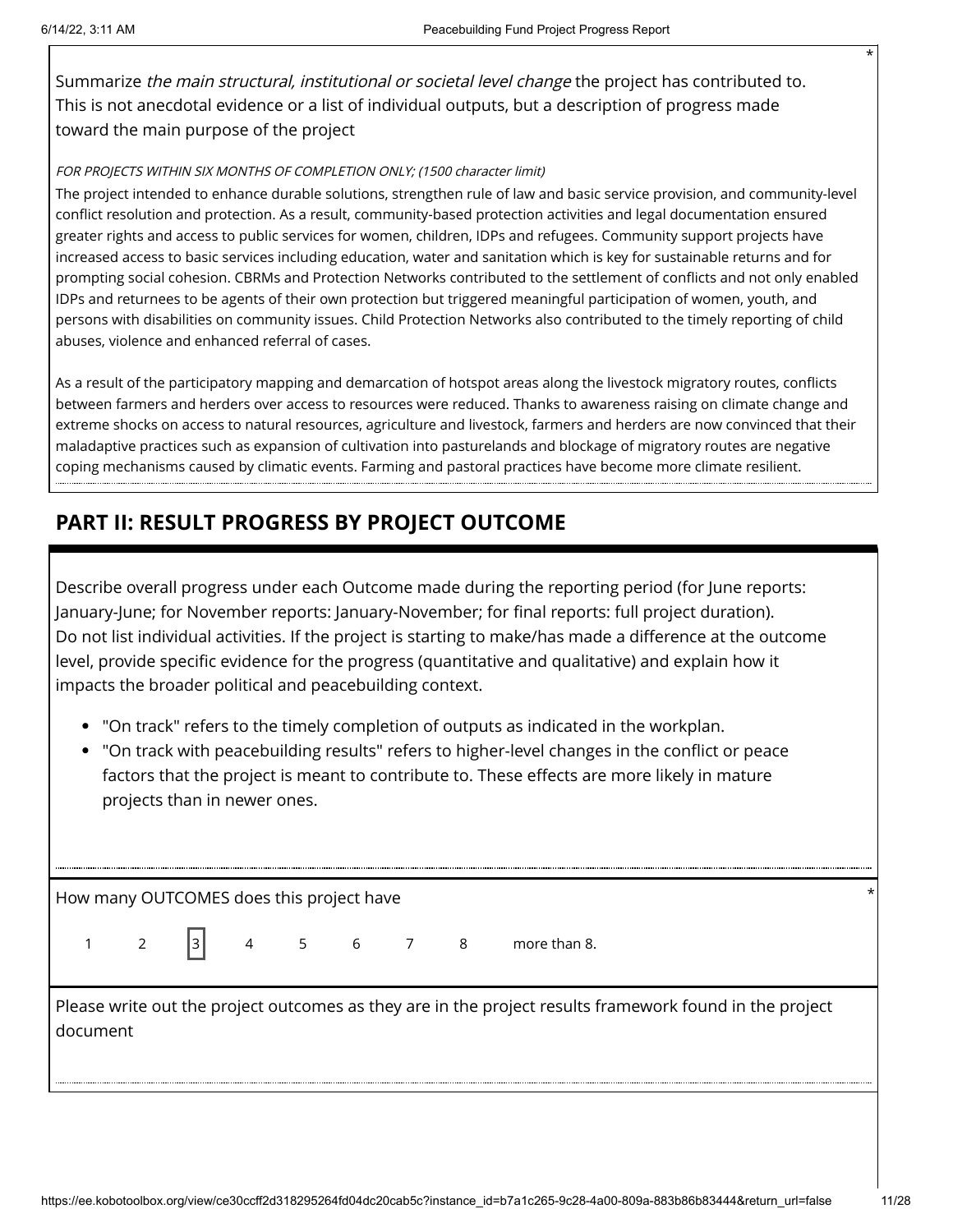#### Outcome 1:

Durable solutions for the return of IDPs and refugees and the residents are made possible by peaceful resolution of land disputes, and sustainable land and natural resource management facilities enhanced agricultural productivity, processing and value chains to create jobs and improve livelihoods.

#### Outcome 2:

Good governance is instituted at locality level and confidence of people built: freedom of movement and physical security is taken for granted by men and women and the rule of law is perceived to be applied without fear or favour, quality basic services are accessible to all, and all feel a stakeholder to their provision.

#### Outcome 3:

A culture of peace and rights is nurtured and sustained in Darfur by a vibrant civil society with the commitment and capacity to represent the interests of all stakeholders in the resolution of disputes, and holding Government to account for maintenance of the social contract.

#### **Outcome 1:**

**Durable solutions for the return of IDPs and refugees and the residents are made possible by peaceful resolution of land disputes, and sustainable land and natural resource management facilities enhanced agricultural productivity, processing and value chains to create jobs and improve livelihoods.**

Rate the current status of the outcome progress



1. Off Track  $\bigcirc$  2. On Track  $\bigcirc$  3. On Track with evidence of peacebuilding results

\*

\*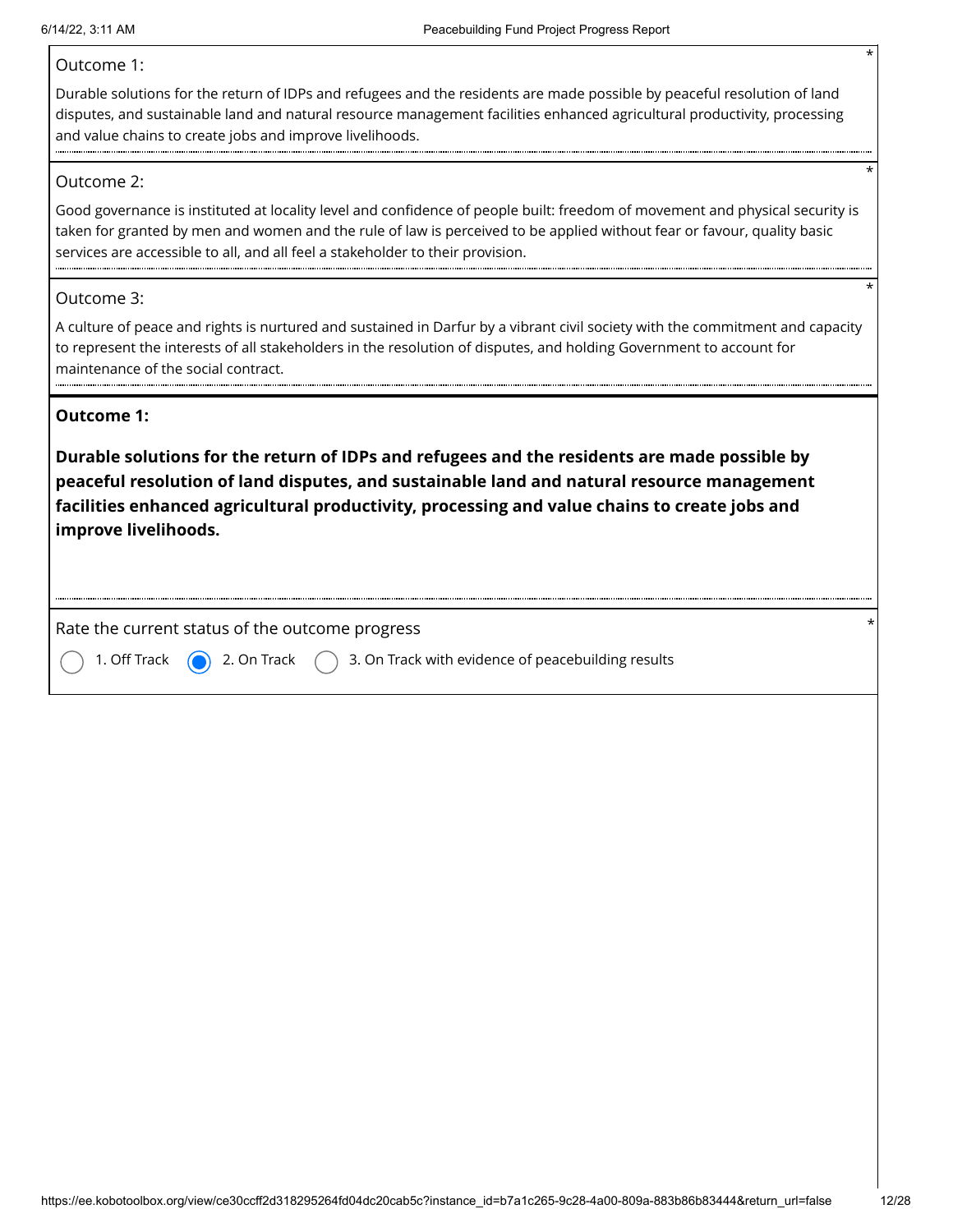#### Progress summary

Please limit your response to 3000 characters including spaces.

Despite the security issues, the project made progress under the durable solutions pillar to ensure return/integration of IDPs and returnees, resolve land disputes, improve natural resource management and provide livelihoods which directly responds to the conflict drivers. Based on data collection in 22 villages by IOM (1,177 surveys: 434 IDP, 420 returnee, 323 non-displaced) and consultations with communities and authorities, UNHCR and UNDP created a Community Action Plan to inform government, UNAFPs and the international donor community on durable solutions needs and to guide peace interventions. The action plan focuses on HLP, conflict resolution, female headed households, food security, youth, basic services, safety and security, legal documentation services.

UNHCR carried out 12 community support projects (CSPs) (schools, police posts, rural courts, mini water pumps (more information reported under outcome 2) serving 180,000 people (population of the area) including IDPs and IDP-returnees. The CSPs contributed to improving the protection status and the living conditions of IDPs and host communities, particularly women and children.

Agencies addressed land issues, a key obstacle to durable solutions. FAO formed a Higher Peacebuilding Committee (16 members: 3 IDPs, 5 returnees, 7 residents, 1 nomad) to handle 85 farming and pastoral disputes, and 6 Village-Level Peacebuilding Committees in Khazan Tunjur, Taradonat, Dobo Almoda, Bobayiya Sigili, Kogara and Tabara (197 members: 135 male, 62 female, 44 youth). As a result, mediation and peacebuilding capacities, seasonal monitoring of livestock migratory routes and protection of crop farms improved. UN-HABITAT improved land management by digitalizing land records and capacity building of land institutions, sketch mapping and demarcation of potential return villages, awareness raising on land rights, and the application of the Social Tenure Domain Model that produces a database of community-based land tenure determination. The project introduced a participatory model for village planning, where government planning offices facilitate communities to make planning decisions. Planning officers supported communities to complete sketch mappings of 4 potential return villages to create favourable conditions for return, resettlement and reintegration.

Moreover, the project addressed land conflicts by establishing and training 4 Land Steering Committees (30 members: 10 male, 20 female), 4 Land Arbitration Committees (45 members: 34 male, 11female), 7 CRCs and CRBMs in mediation, dialogue and peaceful resolution of disputes. The CBRMs supported the peaceful resolution of 13 dispute cases on land ownership, crop destruction and carried out 3 mediation sessions between nomads and farmers. Based on 6 inclusive community consultations with 1425 participants (240 female, 302 youth) land legislation was submitted for review to the Legislative Council which is currently pending due to the political impasse.

### Indicate any additional analysis on how Gender Equality and Women's Empowerment and/or Youth Inclusion and Responsiveness has been ensured under this Outcome

Please limit your response to 1500 characters including spaces.

Women benefitted from the project's informal structures and new service facilities defying cultural and societal norms. The public schools constructed under the CSP interventions have served 1,507 school-aged children, 60% of which are females. Women and children represent the majority of people frequenting the social service facilities who are responsible for water fetching, farming and for running livelihoods activities.

Agencies conducted a labor and skills market assessment and provided vocational skill development for 200 youth on welding, food processing and masonry. 80 women received training in soap making, handicrafts and keeping small trade shops. Through referral from the CBPNs, an additional 260 IDPs women benefited from vocational training and livelihood activities provided by other programs run by UNHCR. The better employability and income earning opportunities also brought improvement in household income, nutrition and health as well as more peaceful coexistence.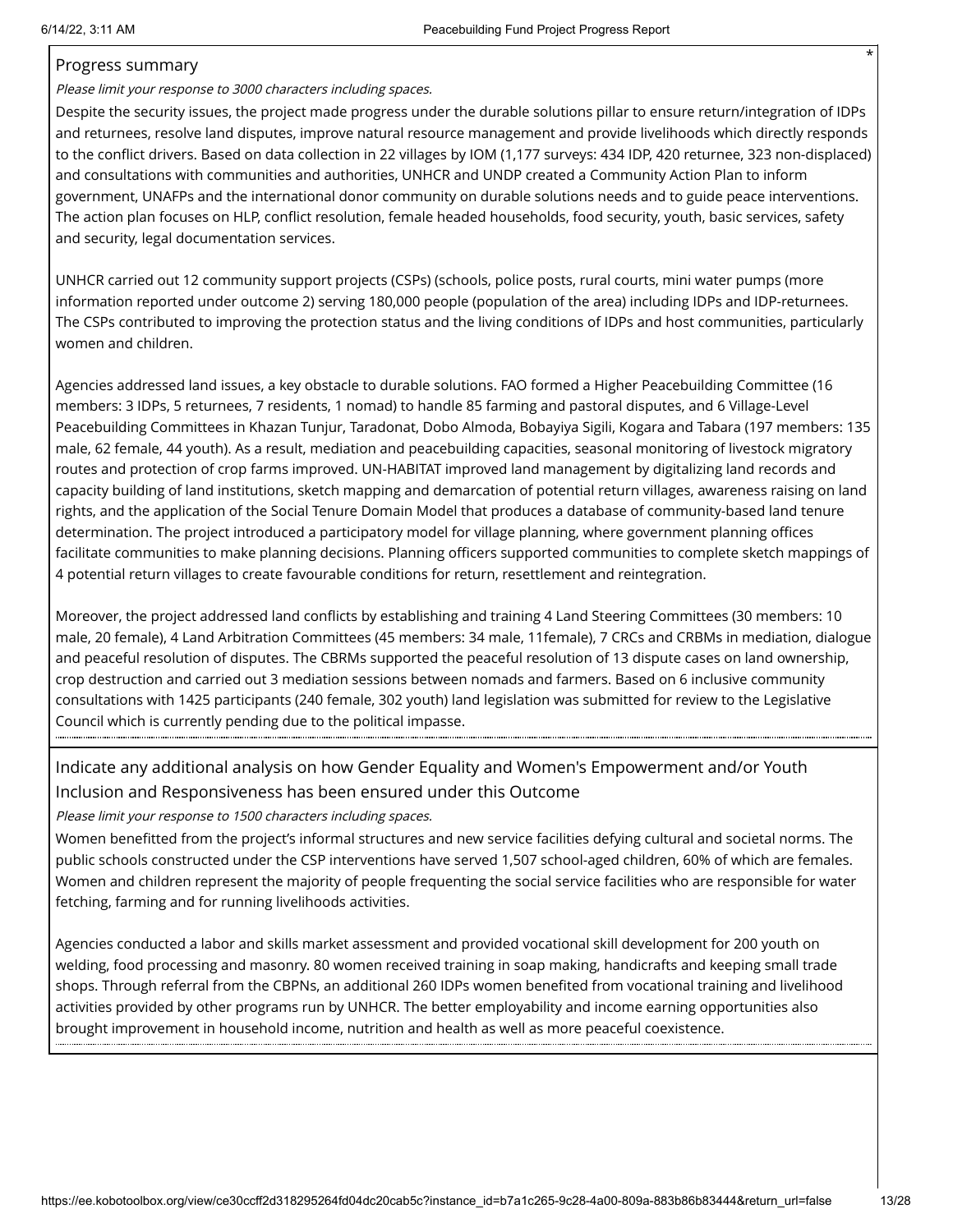#### **Outcome 2:**

**Good governance is instituted at locality level and confidence of people built: freedom of movement and physical security is taken for granted by men and women and the rule of law is perceived to be applied without fear or favour, quality basic services are accessible to all, and all feel a stakeholder to their provision.**

#### Rate the current status of the outcome progress

1. Off Track  $\qquad \qquad$  2. On Track  $\qquad \qquad$  3. On Track with evidence of peacebuilding results

#### Progress summary

Please limit your response to 3000 characters including spaces.

UNDP and UNHCR joined efforts to respond to the lack of rule of law institutions which is a core conflict driver and they strengthened security and justice institutions and partners by the construction of 4 Police posts including 3 UNHCR CSPs and a UNDP rule of law intervention (Kunjara Tarni, Martal, Dobo Omda, Tabit) and 3 Rural Courts (2 of them CSPs) (Tabara, Tawila, Kunjara Tarni). These institutions started acting as deterrence factors to crime in the target villages. The project equally contributed to the capacity building of 21 law enforcement officers on early warning, early response and intelligenceled policing. Sudanese Police Force (SPF) capacities were also strengthened by the establishment of a crime management software and a media monitoring and complaint management system to help SPF to analyze data and better respond on a timely manner to crime and conflict and inform state government interventions. 35 Sudanese Police forces have also been trained in case management, crime investigation, forensic and crime sciences to ensure improved services to communities.

In an effort to improve equal access to basic services, UNICEF drilled 8 boreholes equipped with hand pumps serving 7000 people (3360 male, 3640 female) from different communities and increased access to community led total sanitation facilities in Um Jaras, Tawila, Tabara ,Kunjara Tarni. In addition, school latrines benefitted approximately 800 boys and girls.

In order to create safe school environment and provide equal access to quality education service, UNICEF constructed 4 schools with 2 classrooms, 1 teachers office, latrines and WASH facilities each in Zahara, Khansato, Tawila and Kunjara Tarni. The project also benefitted 2200 people (500 male, 500 female, 500 youth and 700 out of school children) to raise awareness and promote a non-violent and inclusive school culture as well as to promote alternative learning programmes. about 6,300 children have been reached so far through establishment of learning spaces, provision of supplies, enrolment campaigns and capacity building for teachers and PTAs.

To enhance social protection and social cohesion among the communities, workshops on peacebuilding, conflict sensitivity and child protection as well as on GBV, referral, case management and life skills were held for 5 Community Based Child Protection Network members, community groups and authorities. As a result, approximately 65 people (with gender balance) improved skills in the above topics and created 6 youth-led peacebuilding initiatives benefitting 200 community members (40% female).

Indicate any additional analysis on how Gender Equality and Women's Empowerment and/or Youth Inclusion and Responsiveness has been ensured under this Outcome

Please limit your response to 1500 characters including spaces.

In terms of the gender dimension efforts to ensure women's participation in rule of law interventions were not successful. Efforts were hampered by the regular conflicts in Tawila and the police prioritized deployments to the hotspot areas to maintain peace. But the training programme was more inclusive and attracted a total of 13 women of which 5 female officers benefitted from the SPF training and 8 benefitted under the Prosecutors' training.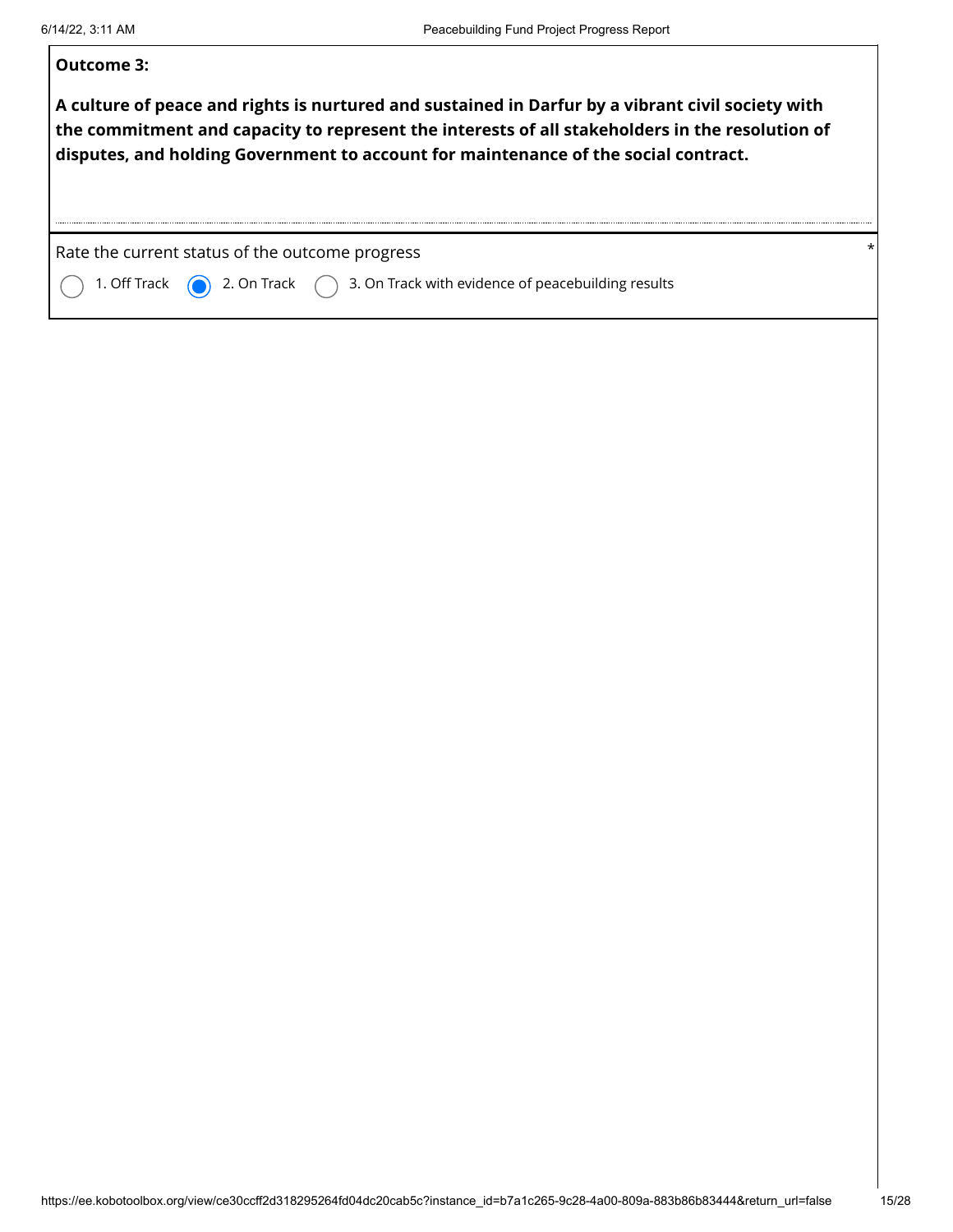#### Progress summary

Please limit your response to 3000 characters including spaces.

To promote a culture of peace, UNDP reactivated and established 4 Community-Based Resolution Mechanisms with 98 members (19 female, 26 youth) and 4 Community Resolution Committees (48 members including 38 men, 10 women, 2 youth, and 6 persons with disabilities. The CRCs and CRBMs resolved all 30 received cases including 12 land-related. The conflicts that the CBRMs addressed were related to the conflict drivers in Darfur: land, water resources, robberies and disputes between the native administration and IDP community leaders.

Community dialogues with the active participation of 45 members (30 male, 15 female, 12 youth) from Tawila and Dobo Omda including different tribes, native administration and police also supported the functionality of the CBRMs. The Peace and Development Center led a peacebuilding conference, where 203 nomads and farmers (200 male, 3 female, 50 youth) participated to reconcile conflicts. The project also organized awareness raising campaign on women's rights including international and regional treaties (CEDAW) using drama and music with over 800 participants (632 female; 320 youth) and broadcast on local radio. Women were further supported by microfinance initiatives and by the establishment of a women center in Dobo Omda.

The UNHCR-led four Community-Based Protection Networks covered all IDPs camps (Daba Naira, Argu and Rwanda), IDPsreturnee areas of Dobo, Tabara and several other villages with a total membership of 62 persons (44 male, 18 female, and 26 youth). The committees were restructured in 2021 in order to organize their functions both at the community and administrative unit levels. Each network serves a different cluster because of frequent population movement and the overall concentration of IDPs and returnees in certain areas in the locality considered relatively safer due to remoteness.

The protection networks identified more than 5000 persons with specific protection needs (70% female). UNHCR supported 413 persons obtain civil documents including 353 childbirth certificates (190 boys, 163 girls), 60 ID cards and provided 4,179 (2,926 male, 1,253 female) with legal awareness on the legal requirements to civil documentation. Due to lack of services in IDPs and returnee areas, the protection networks referred 844 (290 male, 554 female) to local service, and/or to local traditional mediation and resolution mechanisms, whereas 584 people (270 male, 314 female) were referred to paralegal aid provided by the PBF project. About 351 persons (192 male, 159 female) received legal counselling, 30 (20 male, 10 female) benefited from legal representation and a further 125 (55 female, 70 male) cases were referred to paralegal assistance on land registration procedures. UNHCR supplied 260 persons with material, cash assistance and referral to livelihood programs to protection cases belonging to poor and food insecure IDPs and returnee households without gainful employment and access to agricultural land.

### Indicate any additional analysis on how Gender Equality and Women's Empowerment and/or Youth Inclusion and Responsiveness has been ensured under this Outcome

Please limit your response to 1500 characters including spaces.

Due to social norms, the representation of women and youth in power and decision making such as in the CBRMs remain low, 19% and 27% respectively. However, women comprise 100% of those reached with awareness on peace process and sensitization on women rights including international and regional treaties (CEDAW) and access to microfinances

Women and youth comprise 30% and 42% of the CBPNs and take active role in its function, which made it easier for girls and women to seek assistance in service referral and civil documentation, but both groups comprise only 20% and 4%, respectively of the members of the CRCs. Although these participation rates are low, they can be considered as an improvement in the social norms which are traditionally reserved for males. Further work is required to achieve equal representation of youth and women in decision-making and to meet the high demand on protection services and on legal aid and awareness of civil and property documentation.

# **INDICATOR BASED PERFORMANCE ASSESSMENT**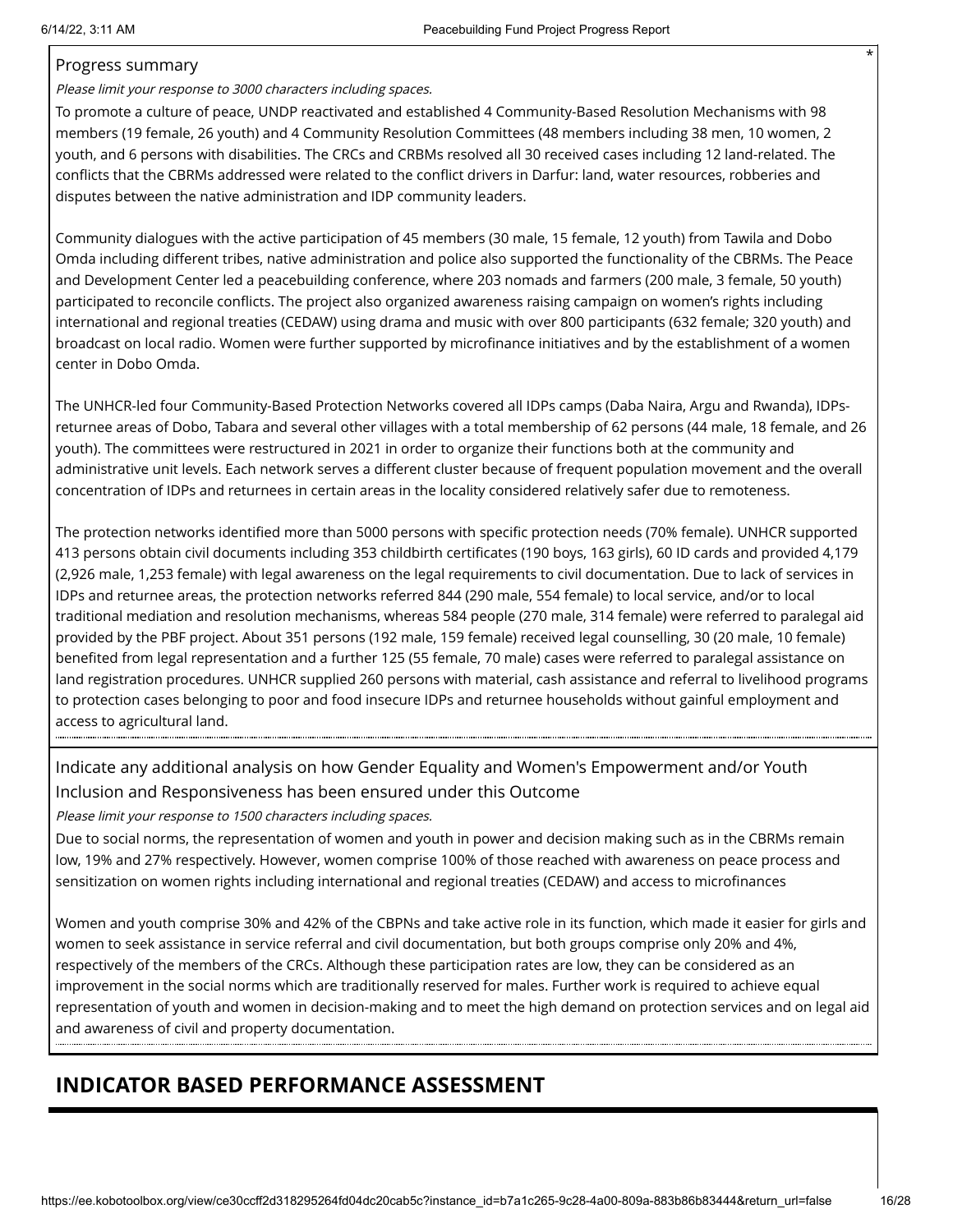Using the Project Results Framework as per the approved project document or any amendmentsprovide an update on the achievement of key indicators at the **outcome** level in the table below

- If an outcome has more than 3 indicators , select the 3 most relevant ones with most relevant progress to highlight.
- Where it has not been possible to collect data on indicators, state this and provide any explanation. Provide gender and age disaggregated data. (300 characters max per entry)

**» Outcome 1: Durable solutions for the return of IDPs and refugees and the residents are made possible by peaceful resolution of land disputes, and sustainable land and natural resource management facilities enhanced agricultural productivity, processing and value chains to create jobs and improve livelihoods.**

| Outcome | Perform<br>ance<br>Indicator<br>S                                                                                                                                                                             | Indicator<br>Baseline | End of<br>Project<br>Indicator<br><b>Target</b> | Indicator<br>Mileston<br>e | Current<br>Indicator<br>progress          | Reasons<br>for<br>Variance<br>/ Delay<br>(if any) |
|---------|---------------------------------------------------------------------------------------------------------------------------------------------------------------------------------------------------------------|-----------------------|-------------------------------------------------|----------------------------|-------------------------------------------|---------------------------------------------------|
| 1.1     | Percentage of<br>community<br>members<br>reporting<br>improved socio-<br>economic<br>conditions<br>(social cohesion<br>and economic<br>opportunities)<br>in their locality<br>disaggregated<br>by sex and age |                       |                                                 |                            | To be<br>addressed by<br>final evaluation |                                                   |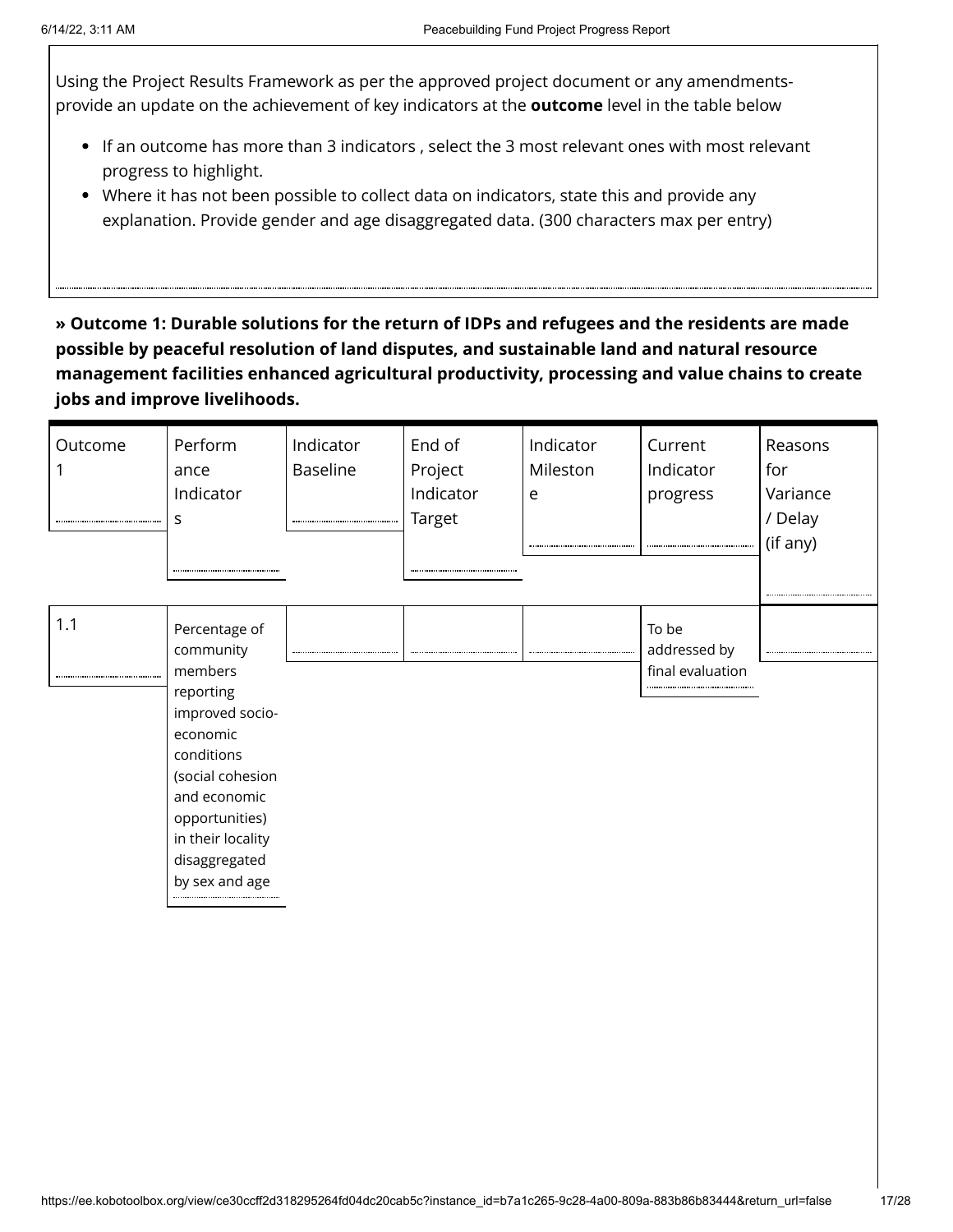| 1.2 | Increase in the<br>extent to which<br>local<br>communities<br>support the<br>return and/or<br>peaceful<br>integration and<br>continued<br>presence of<br>forcibly<br>displaced<br>persons and<br>report positive<br>interactions<br>disaggregated<br>by sex and age |  | To be<br>addressed by<br>final evaluation |  |
|-----|---------------------------------------------------------------------------------------------------------------------------------------------------------------------------------------------------------------------------------------------------------------------|--|-------------------------------------------|--|
| 1.3 | Percentage of<br>community<br>members<br>across all<br>groups in the<br>target areas<br>reporting<br>improved<br>access to legal<br>documentation<br>and livelihood<br>opportunities<br>disaggregated<br>by sex and age                                             |  | To be<br>addressed by<br>final evaluation |  |

**» Outcome 2: Good governance is instituted at locality level and confidence of people built: freedom of movement and physical security is taken for granted by men and women and the rule of law is perceived to be applied without fear or favour, quality basic services are accessible to all, and all feel a stakeholder to their provision.**

| Outcome | Perform   | Indicator       | End of    | Indicator    | Current   | Reasons  |
|---------|-----------|-----------------|-----------|--------------|-----------|----------|
| ∠       | ance      | <b>Baseline</b> | Project   | Mileston     | Indicator | for      |
|         | Indicator |                 | Indicator | e            | progress  | Variance |
|         |           |                 | Target    |              |           | Delay    |
|         |           |                 |           | ------------ | --------- | (if any) |
|         |           |                 |           |              |           |          |
|         |           |                 |           |              |           |          |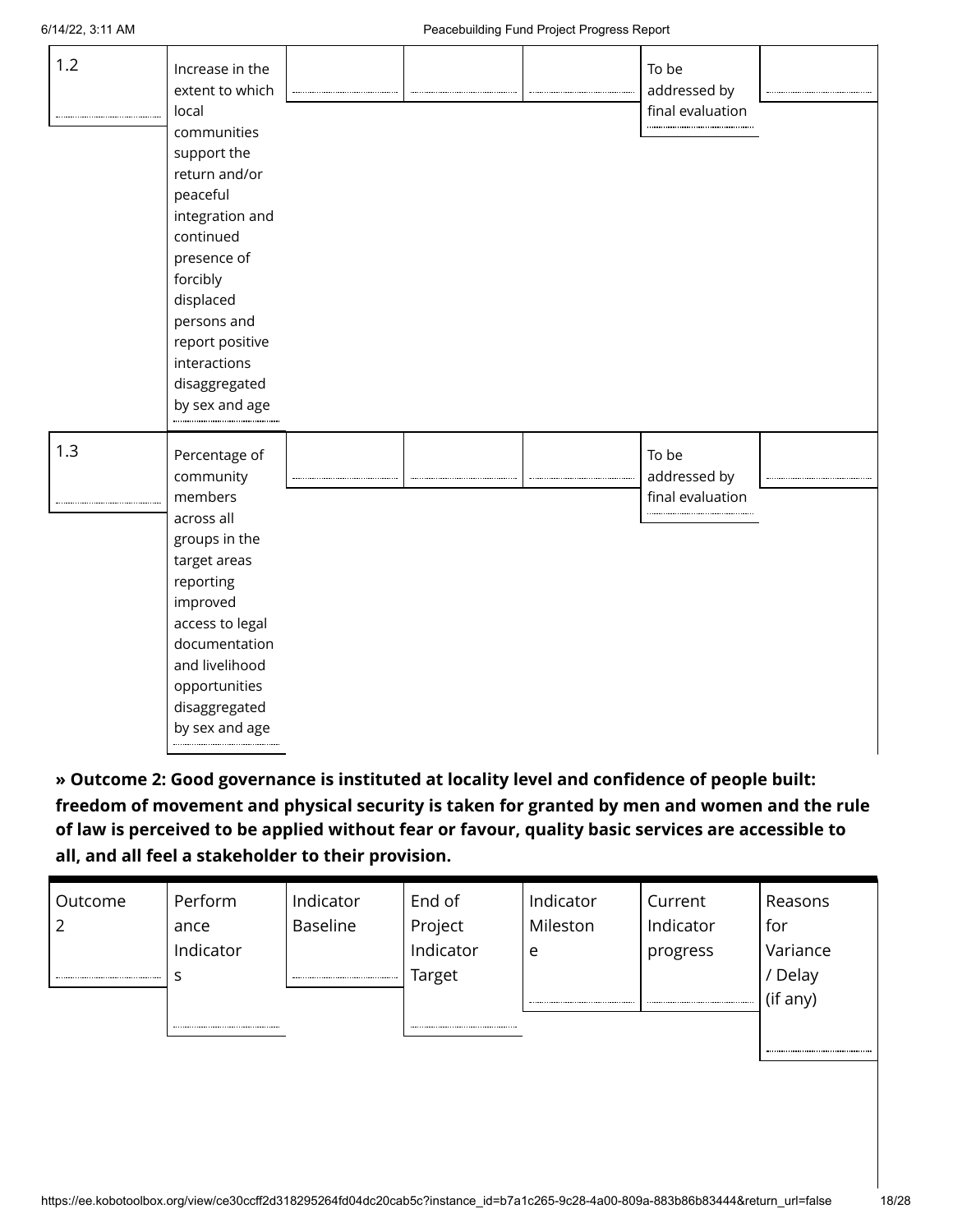| 2.1 | Percentage of<br>community<br>members<br>reporting a<br>perceived<br>decrease in<br>levels of<br>violence within<br>and between                                                                 |  | To be<br>addressed by<br>final evaluation     |  |
|-----|-------------------------------------------------------------------------------------------------------------------------------------------------------------------------------------------------|--|-----------------------------------------------|--|
|     | communities<br>and groups,<br>including<br>a decrease in<br>GBV and<br>violations of<br>rights of the<br>child.<br>Disaggregated<br>by sex and age                                              |  |                                               |  |
| 2.2 | Percentage of<br>community<br>members<br>reporting<br>increased<br>satisfaction<br>with informal<br>and formal<br>rule of law<br>mechanisms/<br>initiatives.<br>Disaggregated<br>by sex and age |  | To be<br>addressed by<br>final evaluation<br> |  |
| 2.3 | Percentage of<br>community<br>members<br>reporting<br>satisfaction<br>with equitable<br>access to<br>quality<br>basic social<br>services.<br>Disaggregated<br>by sex and<br>age                 |  | To be<br>addressed by<br>final evaluation     |  |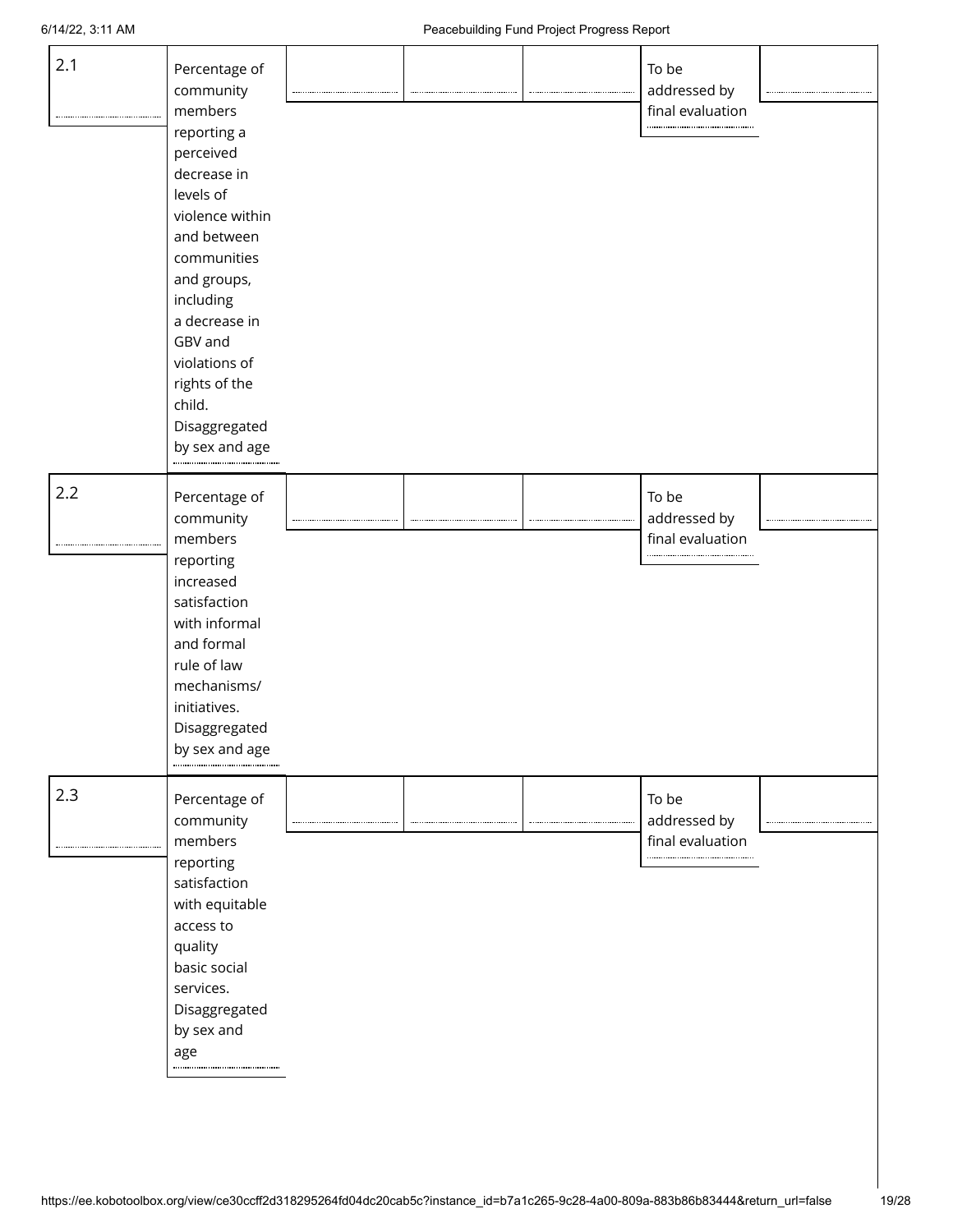**» Outcome 3: A culture of peace and rights is nurtured and sustained in Darfur by a vibrant civil society with the commitment and capacity to represent the interests of all stakeholders in the resolution of disputes, and holding Government to account for maintenance of the social contract.**

| Outcome<br>3 | Perform<br>ance<br>Indicator<br>S<br>                                                                                                                                                                                                                                                           | Indicator<br><b>Baseline</b> | End of<br>Project<br>Indicator<br>Target | Indicator<br>Mileston<br>$\mathsf{e}% _{0}\left( \mathsf{e}\right)$ | Current<br>Indicator<br>progress          | Reasons<br>for<br>Variance<br>/ Delay<br>(if any) |
|--------------|-------------------------------------------------------------------------------------------------------------------------------------------------------------------------------------------------------------------------------------------------------------------------------------------------|------------------------------|------------------------------------------|---------------------------------------------------------------------|-------------------------------------------|---------------------------------------------------|
| 3.1          | % of disputes<br>over land, water<br>and other<br>resources,<br>identified by<br>the community<br>as<br>affecting the<br>return and<br>integration of<br>forcibly<br>displaced<br>persons, settled<br>through<br>peaceful<br>means (e.g.<br>CBRMs and<br>committees) in<br>target<br>localities |                              |                                          |                                                                     | To be<br>addressed by<br>final evaluation |                                                   |
| 3.2          | Numbers of key<br>stakeholders -<br>women,<br>children<br>and youth,<br>returnees -<br>with<br>peacebuilding<br>competencies<br>and engaged in<br>initiatives to<br>effect<br>meaningful<br>change at the<br>community<br>level.                                                                |                              |                                          |                                                                     | To be<br>addressed by<br>final evaluation |                                                   |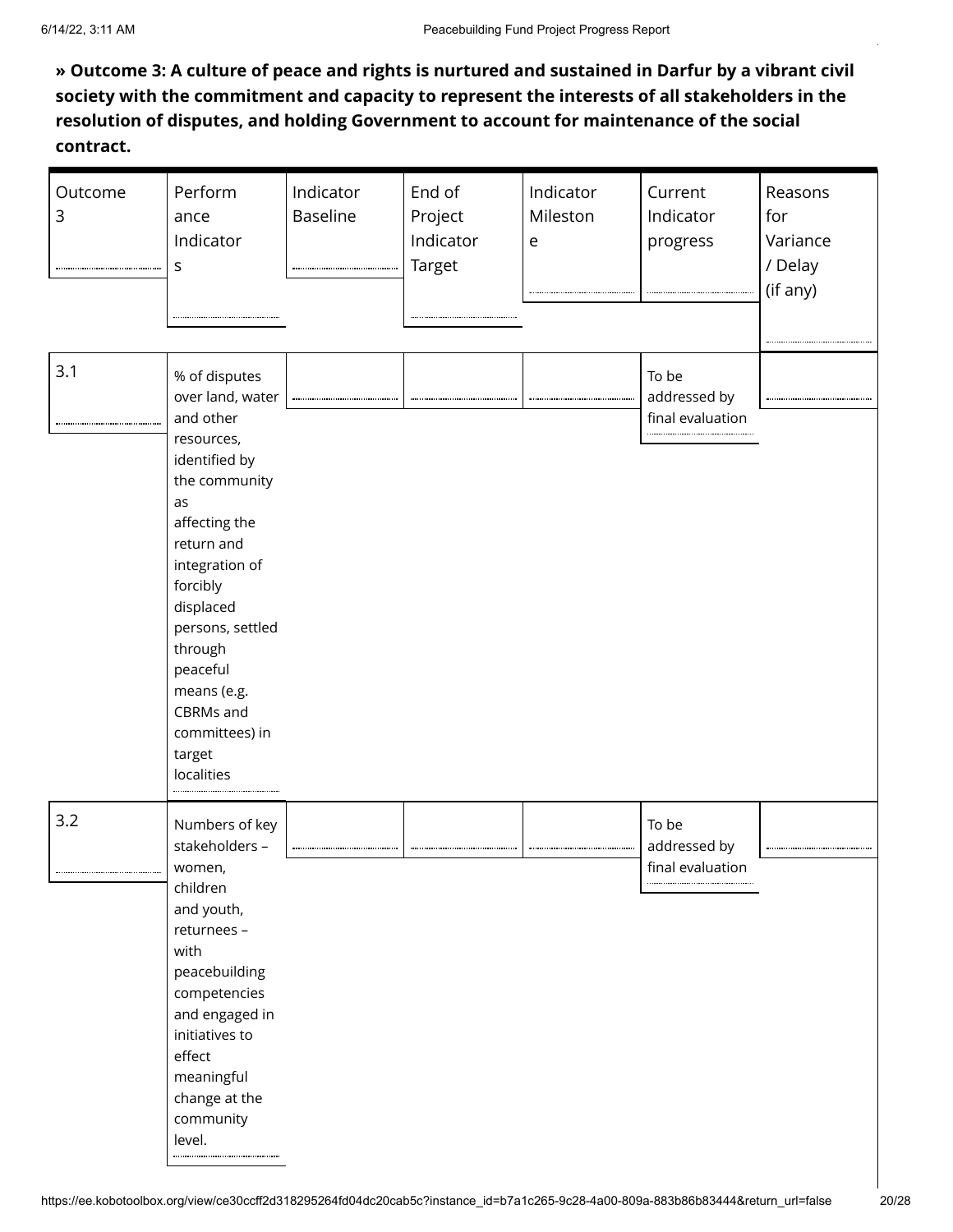| 3.3 | Increase in the<br>confidence of |  | <br>To be<br>addressed by |  |
|-----|----------------------------------|--|---------------------------|--|
|     | civil society and                |  | final evaluation          |  |
|     | community                        |  |                           |  |
|     | members that                     |  |                           |  |
|     | opportunities                    |  |                           |  |
|     | exist for                        |  |                           |  |
|     | them to work                     |  |                           |  |
|     | with                             |  |                           |  |
|     | government to                    |  |                           |  |
|     | encourage                        |  |                           |  |
|     | greater                          |  |                           |  |
|     | accountability                   |  |                           |  |
|     | and                              |  |                           |  |
|     | collaboration.                   |  |                           |  |
|     | Disaggregated                    |  |                           |  |
|     | by sex and age                   |  |                           |  |
|     |                                  |  |                           |  |

# **PART III: Cross-Cutting Issues**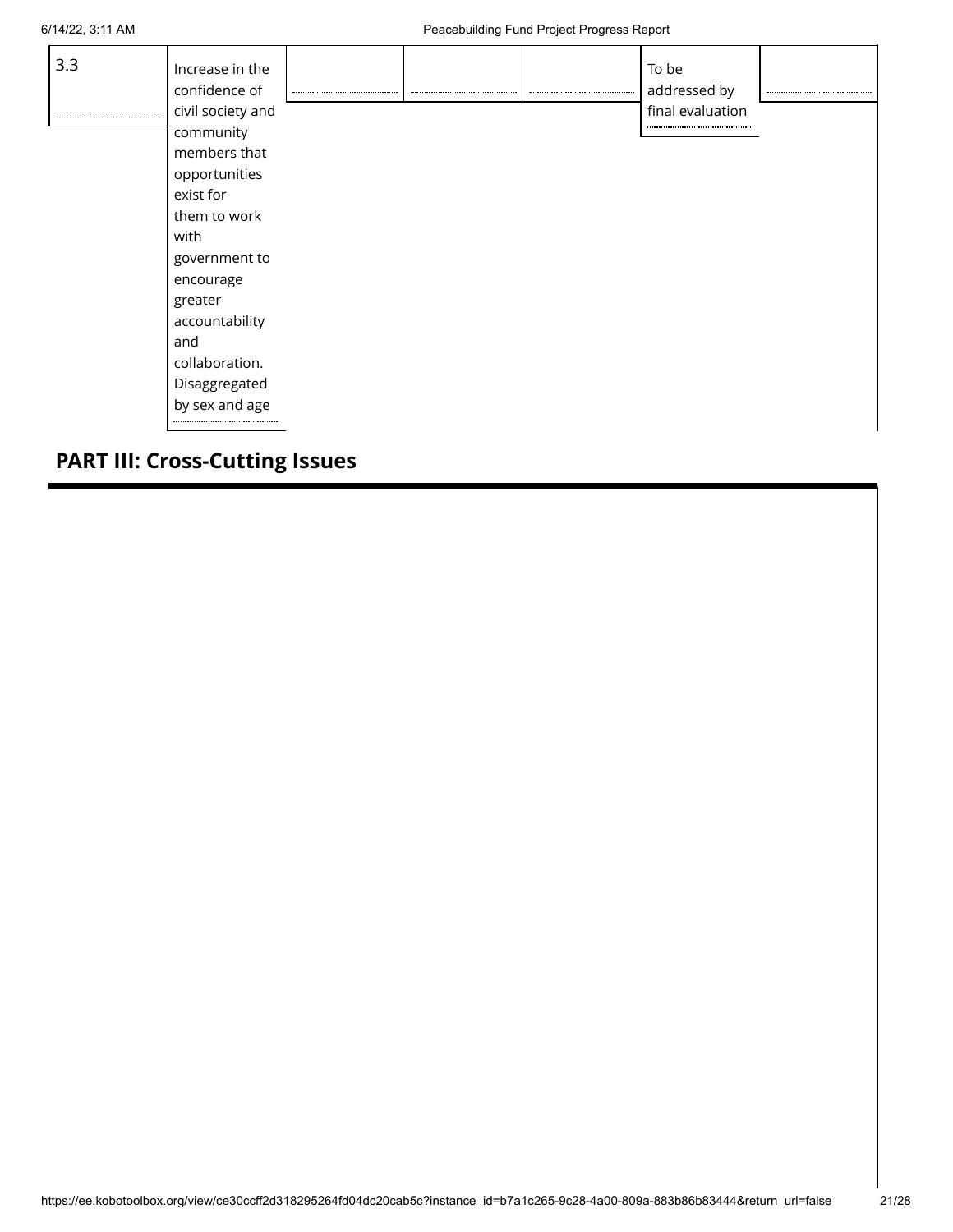Please indicate any significant project-related events anticipated in the next six months, i.e. national dialogues, youth congresses, film screenings, etc.

Please limit your response to 3000 characters including spaces.

The political developments have delayed the Durable Solutions Action Plan. Although the plan for Tawila locality is issued, UNHCR continues to discuss with stakeholders the next practical steps to facilitate its implementation. This discussions includes the selection of priority communities and activities, budgeting and establishing coordination mechanisms for plan implementation, led by the Durable Solution Working Group in Darfur.

In a few sentences, explain whether the project has had a positive *human impact*. May include anecdotal stories about the project's positive effect on the people's lives. Include direct quotes where possible or weblinks to strategic communications pieces.

#### This is an optional question. You may leave it unanswered if not relevant(2000 character limit)

Women suffer in silence whenever there is no clear and direct recourse. Mariam Ibrahim (28-year-old woman) of Daba Nayra camp had a piece of land she was cultivating but the Sheikh came and allocated the same land to another family, which meant Mariam was left with no option but to report the case to the CBRM committee. It was a difficult task for the CBRM considering they were now dealing with the Sheikh but using the mediation and negotiation skills leant under this project they managed to reverse the transaction and Mariam got her land back. "If it was not for the CBRM committee, I had already lost that land and I was going to suffer in silence. The committee gave me a voice, a platform to speak out and recover lost hope!"

The upgraded water yards in Amjares, Kunjara Umburinga and Finga are now used by all tribes and helped to foster peaceful co-existence between IDPs and nomadic community. People feel safer to approach the water yard as larger volume of drinking water are pumped and used for household and livestock usages separately, relying on solar powered water pumps which reduced the maintenance cost to local community. Water projects contributed directly to this by releasing children from their water fetching responsibility that often leads to irregular school attendance or drop out.

Sketch mapping and social land tenure model (STDM) training was a great opportunity to promote participation approach and utilization of technology to solve land management issues in Darfur, this is our way to solve land issues in our community, we have to listen to each other and count on hybrid customary and official land management.— Mr. Ibrahim Aboud, Darfur Land Commission, North Darfur.

Conflicts between the different land users over access to natural resources have subsided thanks to community awareness raising on climate change and land use planning, provision of services and mediation in resolving disputes related to access to natural resources.

You can also upload upto 3 files in various formats (picture files, powerpoint, pdf, video, etc..) to illustrate the human impact of the project **OPTIONAL**

File 1 **OPTIONAL**

Click here to upload file. (< 5MB)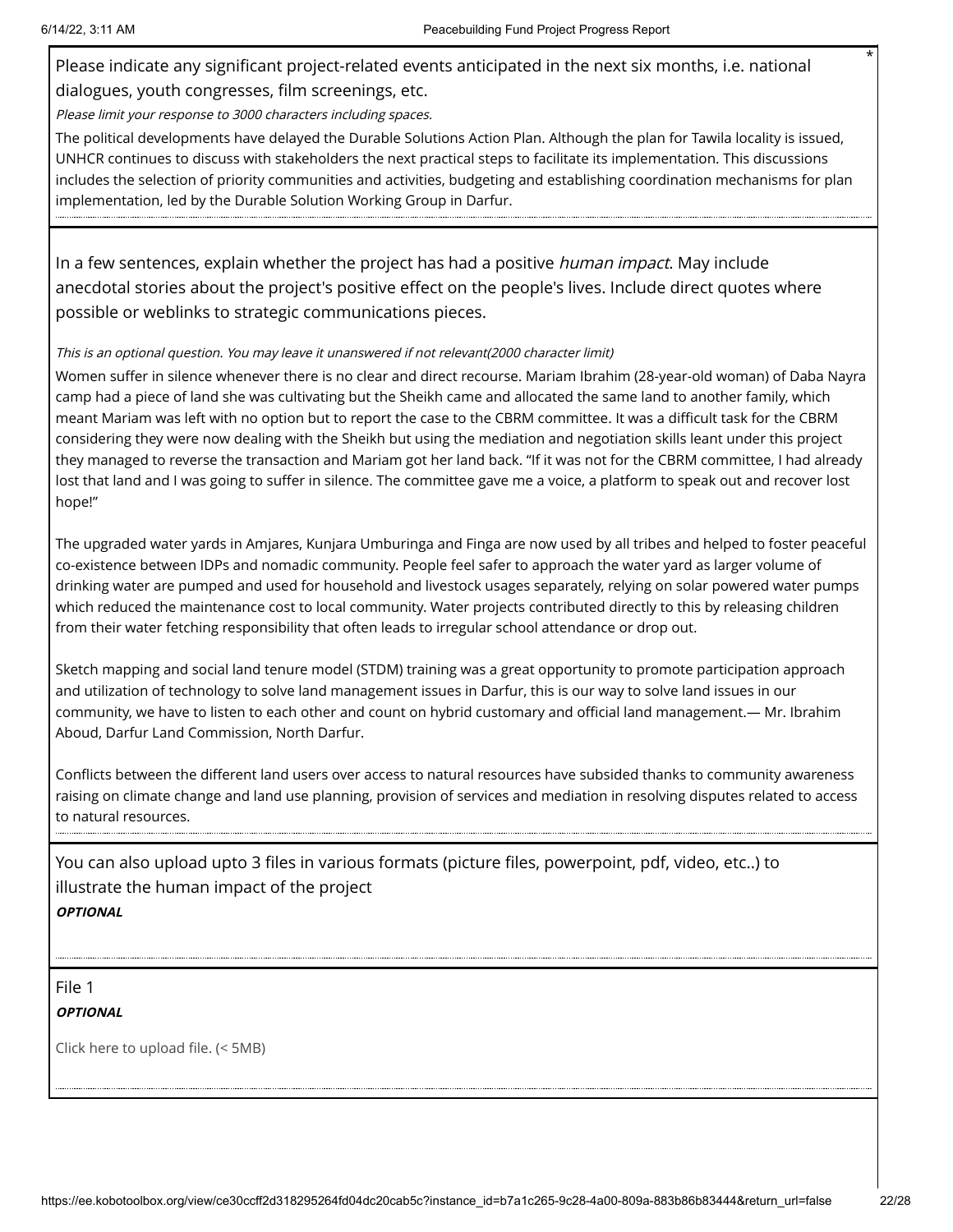## File 2

#### **OPTIONAL**

Click here to upload file. (< 5MB)

File 3

#### **OPTIONAL**

Click here to upload file. (< 5MB)

You can also add upto 3 links to online resources which illustrate the human impact of the project **OPTIONAL**

Link 1

#### **OPTIONAL**

https://dswgsudan.org/pbfdarfur/

Link 2

**OPTIONAL**

Link 3

**OPTIONAL**

### **» Monitoring**

#### Please list monitoring activities undertaken in the reporting period

Please limit your response to 1000 characters including spaces.

UN Agencies undertook separate missions to Tawilla to monitor the implementation of activities and trainings whenever the security environment was conductive. During these visits, agencies conducted meetings with community members, community leaders, local government counterparts and face to face interviews with local beneficiaries. Agencies equally conducted remote monitoring to assess the progress of project implementing partners' activities. As an outcome, agencies prepared reports on progress, challenges and recommendations that fed into the State-level PBF Coordination meetings.

#### Do outcome indicators have baselines?

If only some of the outcome indicators have baselines, select 'yes'

yes

no

\*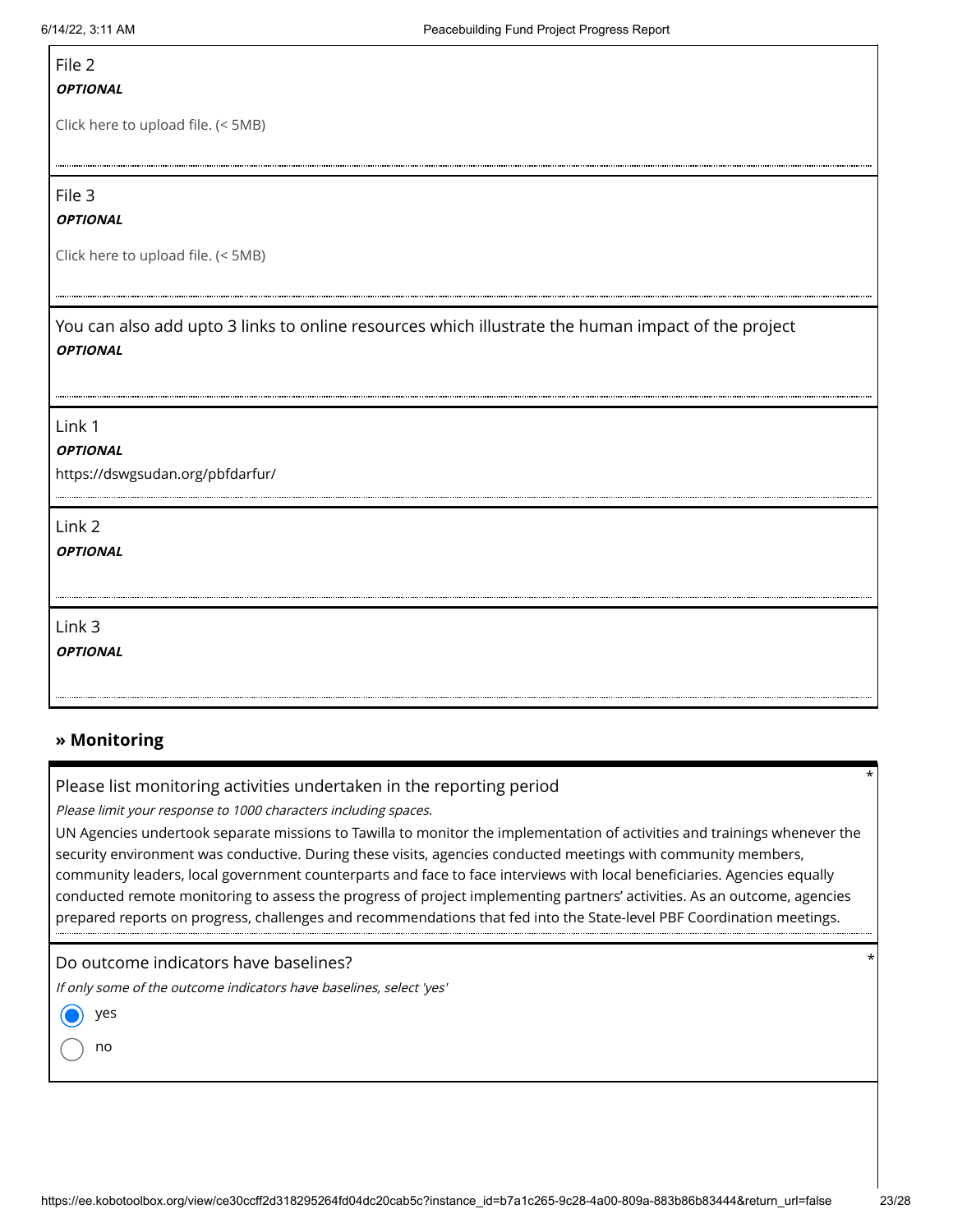Please provide a brief description

Please limit your response to 3000 characters including spaces.

The baseline values are established for all project outcomes and activities in Tawilla. The outcome indicators are established by JIPS through analysis of data collected from the household survey which covered all target groups including IDPs, IDP returnee, refugee returnees, nomads, and host communities in the target localities.

Has the project launched perception surveys or other community-based data collection? \*

yes

no

Please provide a brief description

Please limit your response to 3000 characters including spaces.

Data collection was continuous on the results of the different community-based mechanisms and networks through a harmonized ledger that provides record of registered cases and how they were resolved including satisfaction of the parties involved.

### **» Evaluation**

| Has an evaluation been conducted during the reporting period?                                                                                     |  |
|---------------------------------------------------------------------------------------------------------------------------------------------------|--|
| ves                                                                                                                                               |  |
| no                                                                                                                                                |  |
|                                                                                                                                                   |  |
| Evaluation budget (in USD):                                                                                                                       |  |
| 90000                                                                                                                                             |  |
| If project will end in next six months, describe the evaluation preparations                                                                      |  |
| Please limit your response to 3000 characters including spaces.                                                                                   |  |
| Preparations for a final evaluation are ongoing with the Terms of Reference under review and finalization before engagement<br>of evaluation firm |  |

The PBF secretariat organized a training for all UN agencies in October 2021 on impact evaluation, held by 3ie and ISDC which is contracted by the PBF to undertake the impact evaluation after project completion in mid-2022.

### **» Catalytic Effect**

| Catalytic Effect (financial): Has the project led to additional funding from other sources? |  |
|---------------------------------------------------------------------------------------------|--|
| ves                                                                                         |  |
| no                                                                                          |  |
| If yes, how many additional grants or donors has the project leveraged?                     |  |
|                                                                                             |  |

**1**

\*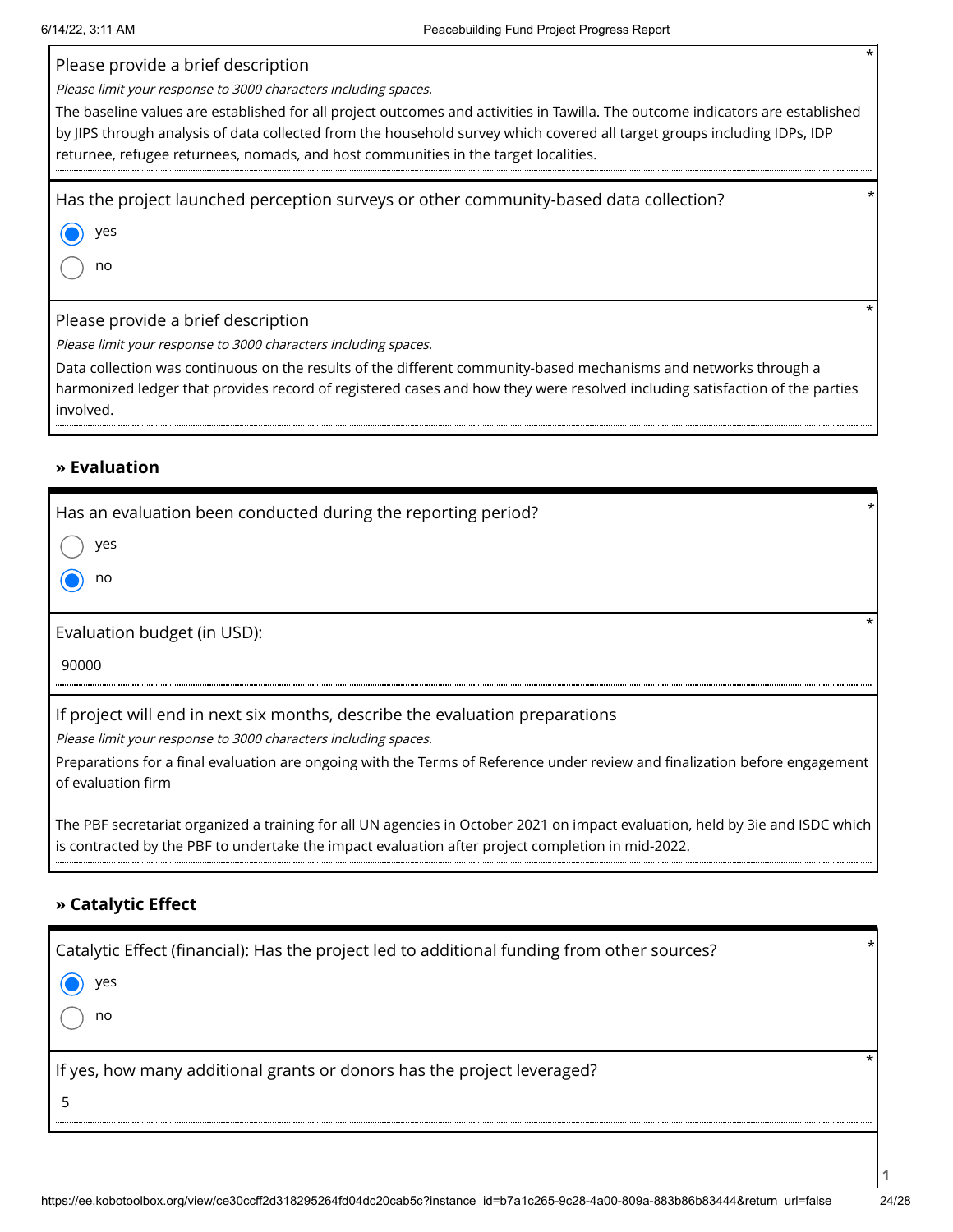| 2427961<br>leveraged by the project.<br>2669801<br>leveraged by the project.<br>1600000<br>leveraged by the project.<br>Name of Funder | Indicate name of funding agent and amount of additional non-PBF funding support that has been<br>leveraged by the project. |  |
|----------------------------------------------------------------------------------------------------------------------------------------|----------------------------------------------------------------------------------------------------------------------------|--|
|                                                                                                                                        | Please enter each funding agent and their contributions separately                                                         |  |
|                                                                                                                                        | Name of Funder                                                                                                             |  |
|                                                                                                                                        | UNAMID/SLF                                                                                                                 |  |
|                                                                                                                                        | Amount in USD                                                                                                              |  |
|                                                                                                                                        |                                                                                                                            |  |
|                                                                                                                                        | Indicate name of funding agent and amount of additional non-PBF funding support that has been                              |  |
|                                                                                                                                        | Please enter each funding agent and their contributions separately                                                         |  |
|                                                                                                                                        | Name of Funder                                                                                                             |  |
|                                                                                                                                        | <b>CERF</b>                                                                                                                |  |
|                                                                                                                                        | Amount in USD                                                                                                              |  |
|                                                                                                                                        |                                                                                                                            |  |
|                                                                                                                                        | Indicate name of funding agent and amount of additional non-PBF funding support that has been                              |  |
|                                                                                                                                        | Please enter each funding agent and their contributions separately                                                         |  |
|                                                                                                                                        | Name of Funder                                                                                                             |  |
|                                                                                                                                        | Japan                                                                                                                      |  |
|                                                                                                                                        | Amount in USD                                                                                                              |  |
|                                                                                                                                        |                                                                                                                            |  |
|                                                                                                                                        | Indicate name of funding agent and amount of additional non-PBF funding support that has been                              |  |
|                                                                                                                                        | Please enter each funding agent and their contributions separately                                                         |  |
|                                                                                                                                        |                                                                                                                            |  |
|                                                                                                                                        | <b>KOICA</b>                                                                                                               |  |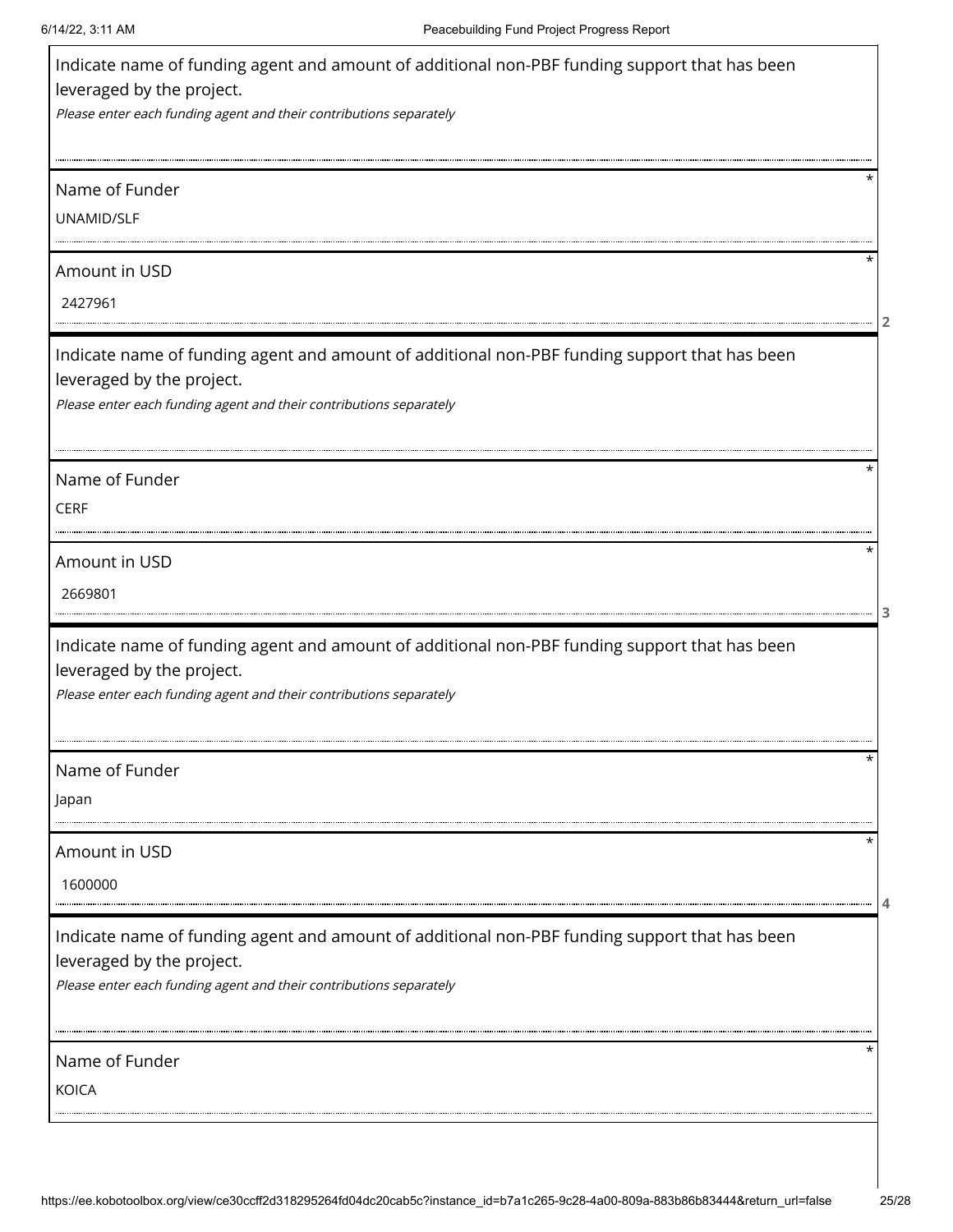|  | Amount in USD |  |  |
|--|---------------|--|--|
|--|---------------|--|--|

250000

| Indicate name of funding agent and amount of additional non-PBF funding support that has been |
|-----------------------------------------------------------------------------------------------|
| leveraged by the project.                                                                     |

Please enter each funding agent and their contributions separately

#### Name of Funder

Norway

Amount in USD

2500000

Catalytic Effect (non-financial): Has the project enabled or created a larger or longer‐term peacebuilding change to occur?

No catalytic effect

Some catalytic effect

Significant catalytic effect

Very Significant catalytic effect

Don't Know

Too early to tell

## **PART IV: COVID-19**

Please respond to these questions if the project underwent any monetary or non-monetary adjustments due to the COVID-19 pandemic.

This section is optional. You can leave it blank if not relevant

Monetary adjustments:

Please indicate the total amount in USD of adjustments due to COVID-19:

0

Non-monetary adjustments: Please indicate any adjustments to the project which did not have any financial implications:

Please limit your response to 3000 characters including spaces.

n/a

\*

**5**

\*

\*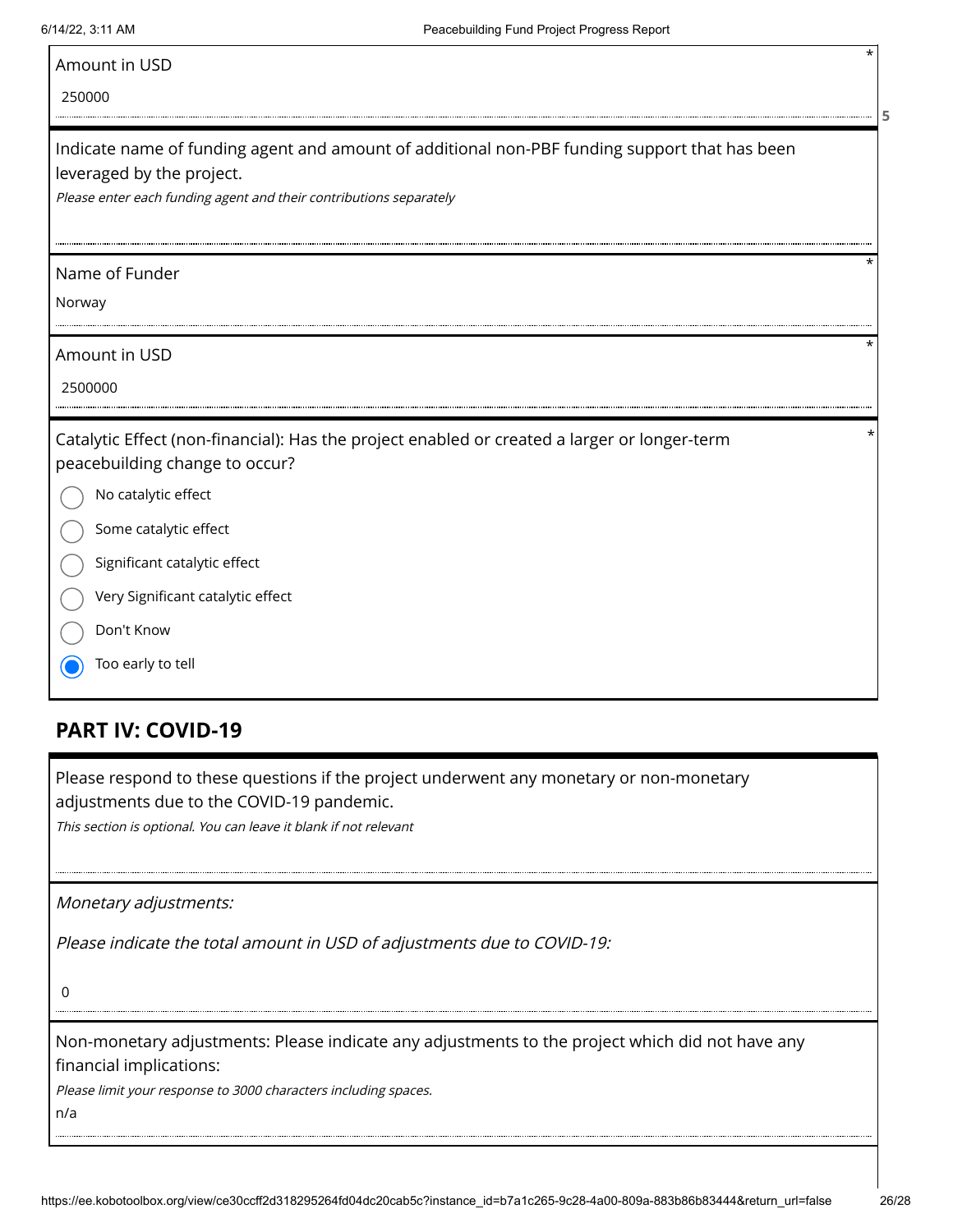6/14/22, 3:11 AM Peacebuilding Fund Project Progress Report Please select all categories which describe the adjustments made to the project (and include details in general sections of this report): Reinforce crisis management capacities and communications Ensure inclusive and equitable response and recovery Strengthen inter-community social cohesion and border management Counter hate speech and stigmatization and address trauma Support the SG's call for a global ceasefire None  $\blacktriangledown$ Other (please describe): If relevant, please share a COVID-19 success story of this project (i.e. how adjustments of this project made a difference and contributed to a positive response to the pandemic/prevented tensions or violence related to the pandemic etc.) Please limit your response to 3000 characters including spaces. Are there any other issues concerning project implementation (related to COVID-19 or not) that you want to share, including any capacity needs of the recipient organizations? (1500 character limit) Please limit your response to 3000 characters including spaces. The main challenges faced by the project can be summarized in: delays caused by social unrest, insecurity, shortage of construction materials in the local market, a lengthy process to secure authority permissions and police escorts, and a relatively modest capacity among implementing partners, especially in technical areas, such as water projects, peacebuilding, conflict sensitivity, and protection. As a response to the capacity gaps, the PBF Secretariat rolled out a conflict sensitivity and peacebuilding workshop in the 5 Darfur States during the first half of June 2021. The Secretariat also prepared a set of tools and guidance on gender sensitivity.

Furthermore, in May 2021, the Federal Government deregistered several national non-governmental organizations, including several PBF project implementing partners. The issue was only resolved months later causing significant implementation delays that were followed by additional delays due to the rainy season and the October 2021 coup d'État that put restraints on the Agencies ability to work with the government.